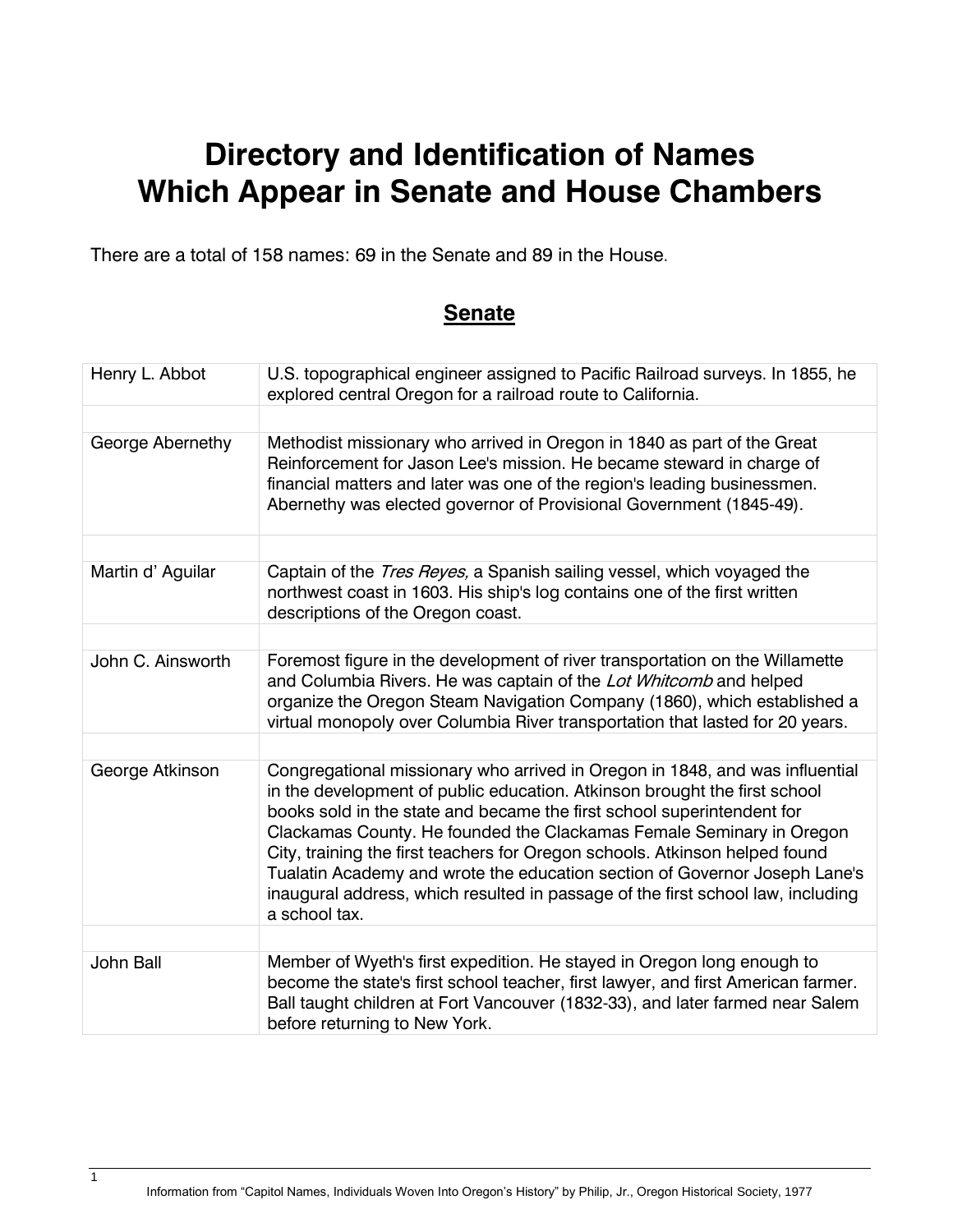| Thomas H. Benton                           | Missouri Senator and one of the congressional champions of Oregon. He<br>advocated settlement of the Columbia region during his 30-year Senate career<br>and played a key role in the opening of the West. Benton County, Oregon, is<br>named for him.                                                                                                                                                                                                                                  |
|--------------------------------------------|-----------------------------------------------------------------------------------------------------------------------------------------------------------------------------------------------------------------------------------------------------------------------------------------------------------------------------------------------------------------------------------------------------------------------------------------------------------------------------------------|
|                                            |                                                                                                                                                                                                                                                                                                                                                                                                                                                                                         |
| <b>Francois Norbert</b><br><b>Blanchet</b> | First Roman Catholic archbishop for Oregon. Arrived in 1838 after French<br>Canadian settlers requested a priest because of growing Protestant<br>missionary activity. Father Blanchet opposed the organization of government<br>in Oregon Country believing it would enhance U.S. claims to the region. He<br>wrote several pieces about Oregon including the Chinook Dictionary and<br>Catechism.                                                                                     |
|                                            |                                                                                                                                                                                                                                                                                                                                                                                                                                                                                         |
| John Boit                                  | Officer aboard the <i>Columbia Rediviva</i> under the command of Captain Gray<br>(1792). His journal provides valuable details of Gray's second voyage and the<br>discovery of the Columbia River.                                                                                                                                                                                                                                                                                      |
|                                            |                                                                                                                                                                                                                                                                                                                                                                                                                                                                                         |
| <b>Benjamin Bonneville</b>                 | Led an expedition through the west in 1832-33, and commanded Fort<br>Vancouver (1852-55). Although Bonneville charted sections of the Oregon<br>Trail, he contributed little actual new knowledge of the region and was<br>unsuccessful in developing a new trading enterprise. Bonneville did see the<br>economic worth of the region, and Washington Irving's book on his adventures<br>stimulated interest in the Oregon Country.                                                    |
|                                            |                                                                                                                                                                                                                                                                                                                                                                                                                                                                                         |
| <b>Asahel Bush</b>                         | Arrived in Oregon by ship in 1850. Bush became editor and publisher of the<br>Oregon Statesman (1851). He was a major influence in territorial Democratic<br>politics. Later, Bush was associated with W.S. Ladd in the Ladd & Bush Bank<br>in Salem.                                                                                                                                                                                                                                   |
|                                            |                                                                                                                                                                                                                                                                                                                                                                                                                                                                                         |
| Edward R. Canby                            | Led army efforts against the Modoc Indians in southern Oregon and northern<br>California in 1872. Canby was killed by the Modocs during a peace<br>conference.                                                                                                                                                                                                                                                                                                                          |
|                                            |                                                                                                                                                                                                                                                                                                                                                                                                                                                                                         |
| <b>Harvey Clark</b>                        | Leader in the development of educational facilities in Oregon. He arrived in<br>Oregon in 1840, and taught briefly at the Methodist Mission at French Prairie.<br>Clark organized Congregational churches in Forest Grove and Oregon City.<br>He helped found Tualatin Academy in Forest Grove (Pacific University) and<br>Oregon Institute (Willamette University). Clark also participated in the May<br>1843 Champoeg meeting and was chaplain of the first provisional legislature. |
|                                            |                                                                                                                                                                                                                                                                                                                                                                                                                                                                                         |
| <b>Chief Concomly</b>                      | Principal chief of the Chinook Indians. He was friendly to whites, receiving<br>medals from Lewis and Clark and assisting the Astor party. Chief Concomly<br>offered to help the Americans fight the British during the War of 1812, but later<br>was equally friendly to the British. He piloted Hudson's Bay Company ships up<br>the Columbia.                                                                                                                                        |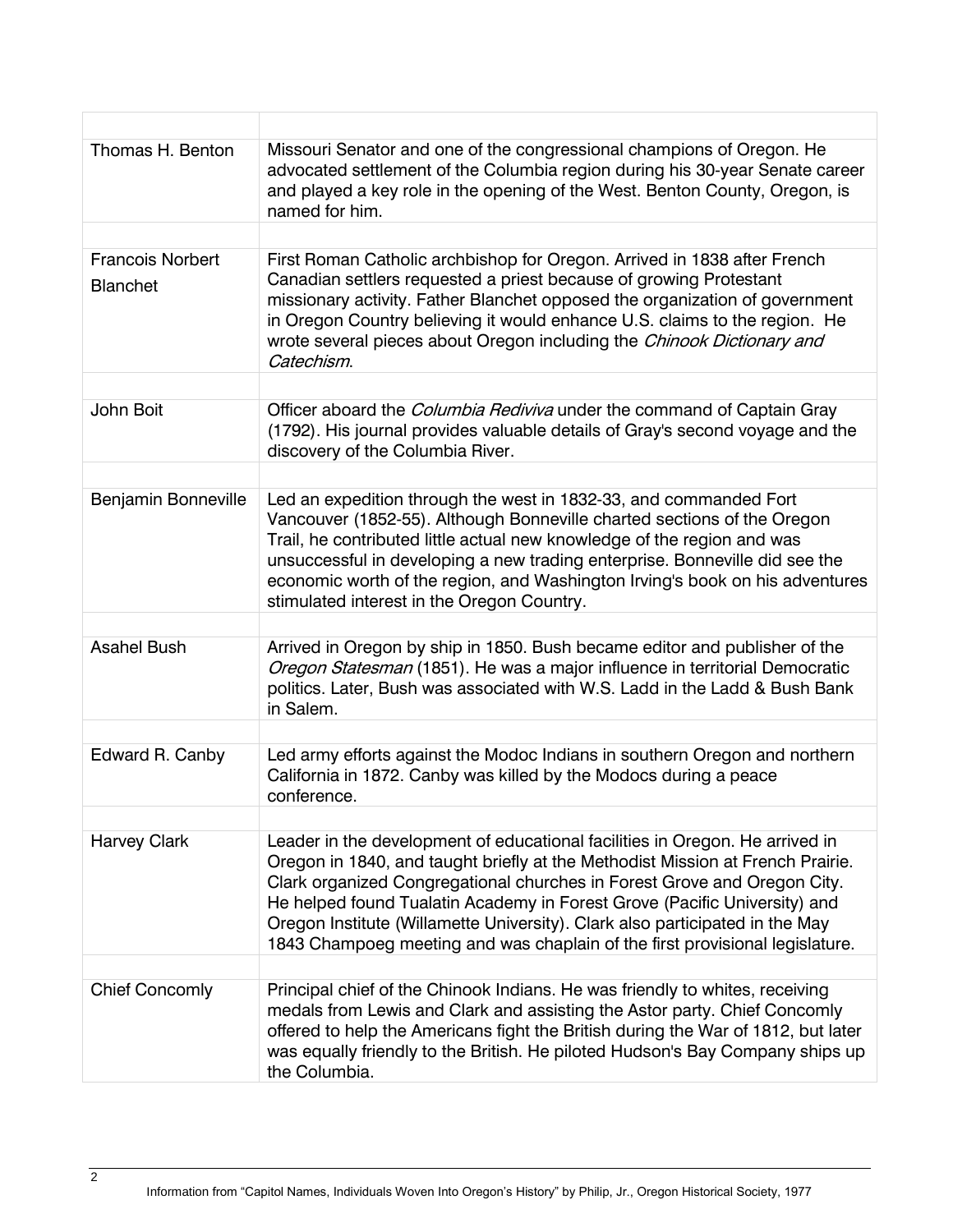| <b>Thomas Condon</b> | A Congregational minister, Condon was recognized as a geologist and<br>paleontologist. He came to Oregon in 1852. While serving as a minister at<br>The Dalles, he discovered fossil beds in the John Day Valley and through<br>succeeding years made many important geological discoveries. Condon<br>published books and articles on his findings, corresponded with scientists<br>around the nation, and supplied specimens to major museums. He was the<br>first professor of geology at the University of Oregon, and is called "Oregon's<br>Grand Old Man of Science." |
|----------------------|------------------------------------------------------------------------------------------------------------------------------------------------------------------------------------------------------------------------------------------------------------------------------------------------------------------------------------------------------------------------------------------------------------------------------------------------------------------------------------------------------------------------------------------------------------------------------|
|                      |                                                                                                                                                                                                                                                                                                                                                                                                                                                                                                                                                                              |
| John H. Couch        | Early American businessman in Oregon, Couch first arrived in the area in 1840<br>as captain of the brig Maryland with a cargo of goods. He later established a<br>store in Oregon City (1842) in competition with Hudson's Bay Company.<br>Couch laid out part of Portland and was financially interested in many Portland<br>enterprises, especially in connection with shipping. He served as treasurer<br>under the provisional government (1845-47), and held other official positions<br>including Multnomah County Commissioner and port warden.                       |
|                      |                                                                                                                                                                                                                                                                                                                                                                                                                                                                                                                                                                              |
| <b>Ramsey Crooks</b> | Partner of John Jacob Astor and a member of the overland party led by Hunt.<br>Crooks suffered great hardships when he and John Day were left behind by<br>the main party due to his illness. After much difficulty, they finally reached<br>Astoria. Their experience was an example of what became a frequent story of<br>survival against the rugged conditions presented in the Oregon Country. By<br>1834, he had captured the fur trade of the Missouri River and Rocky<br>Mountains as director of the American Fur Company.                                          |
|                      |                                                                                                                                                                                                                                                                                                                                                                                                                                                                                                                                                                              |
| Matthew P. Deady     | After coming to Oregon in 1849, he taught school and practiced law in<br>Lafayette. Deady was elected to the territorial legislature (1859) and became<br>associate justice of the territorial Supreme Court (1853-59). He presided over<br>the 1857 convention that drafted the Oregon Constitution, and served as U.S.<br>District Judge for Oregon (1859-93). Deady was also chairman of the<br>University of Oregon's board of regents for 20 years, wrote the Oregon Code,<br>and founded Multnomah County Library.                                                     |
|                      |                                                                                                                                                                                                                                                                                                                                                                                                                                                                                                                                                                              |
| Marie Aioe Dorion    | Wife of an interpreter for the John Jacob Astor overland expedition. An lowa<br>Indian, she was the first woman to cross the plains and settle in Oregon.<br>Dorion is noted for her great courage in saving herself and her children after<br>her husband was killed in 1814 by Indians in the Snake River area. She later<br>became a respected resident of French Prairie.                                                                                                                                                                                                |
|                      |                                                                                                                                                                                                                                                                                                                                                                                                                                                                                                                                                                              |
| George W. Ebbert     | Mountain man and trapper for the Hudson's Bay Company. He was the first<br>white settler at Champoeg in 1840, and was made constable of the Provisional<br>Government at the historic Champoeg meeting on May 2, 1843. Ebbert<br>accompanied Joseph Meek across the plains to Washington on behalf of<br>settlers seeking U.S. assistance against Native Americans after the Whitman<br>Massacre. Their trip also helped bring territorial status to Oregon.                                                                                                                 |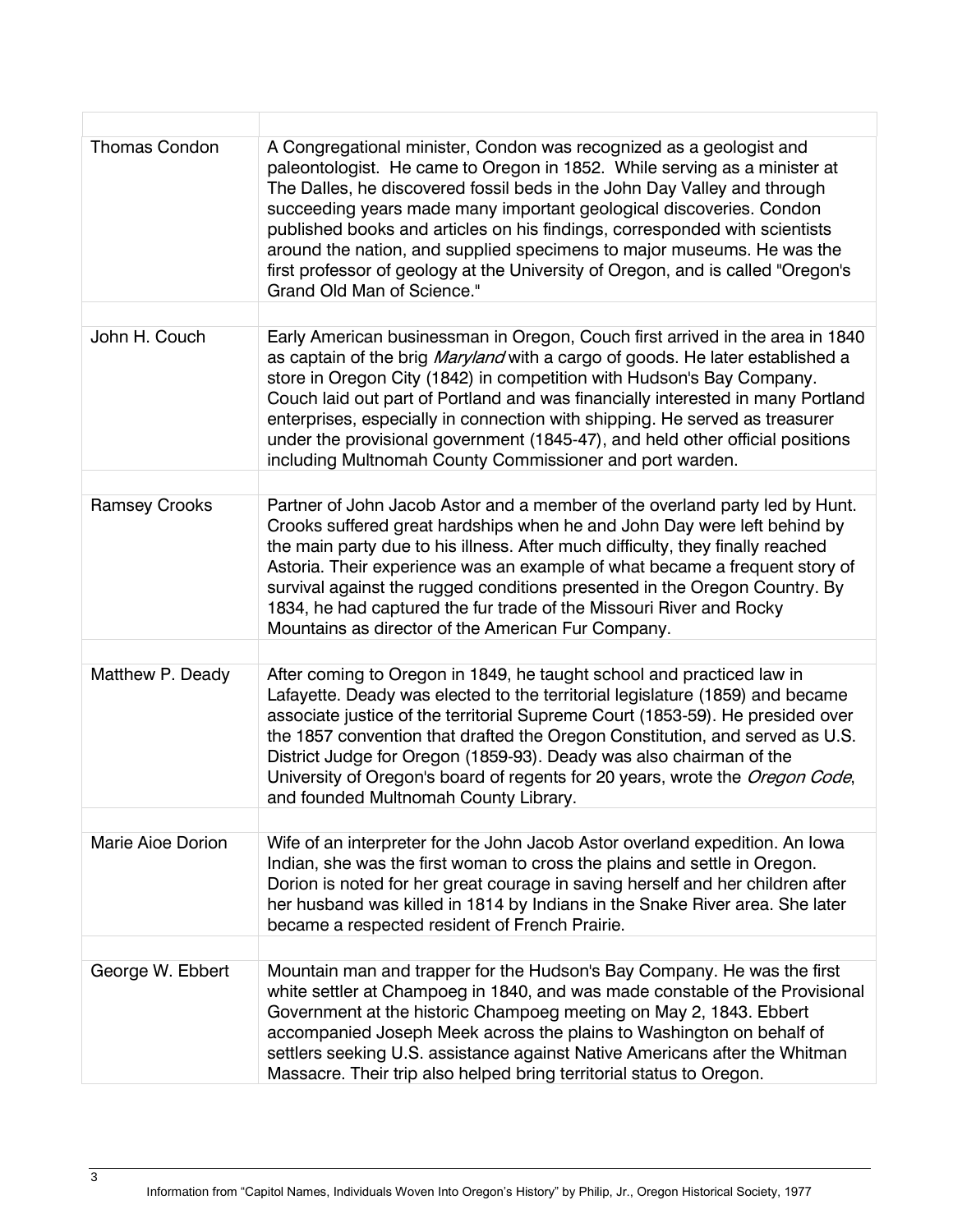| <b>Ezra Fisher</b>       | A Baptist missionary who arrived in Oregon in 1845. He later went to the<br>California gold fields and returned to buy Samuel Barlow's original claim near<br>Oregon City in 1850. Fisher was co-founder of Oregon City College,<br>forerunner of Linfield College. He also served as Wasco County school<br>superintendent in 1861.                                                                                                                                                                                              |
|--------------------------|-----------------------------------------------------------------------------------------------------------------------------------------------------------------------------------------------------------------------------------------------------------------------------------------------------------------------------------------------------------------------------------------------------------------------------------------------------------------------------------------------------------------------------------|
| John Floyd               | A congressman from Virginia (1817-29), he was the earliest congressional<br>advocate for the establishment of an Oregon territory. Floyd introduced<br>numerous bills in the House either for acquisition of territory or to promote<br>official American activity there. Although all bills failed to pass, one in 1822<br>contained the first known official application of the word "Oregon" to a region<br>rather than a river. His proposals spurred public discussion of Oregon's future.                                   |
| John P. Gaines           | Appointed second territorial governor of Oregon (1850-53) by President Taylor<br>after Abraham Lincoln refused the offer. Opposition to his appointment<br>resulted in the formal organization of the Democratic Party in Oregon (1852).<br>Gaines was involved in the controversy over the location of the territorial<br>capital in Oregon City or Salem. After Salem was established as the capital, he<br>was succeeded as governor by Lane, but stayed in the area as a farmer and<br>imported Durham cattle into the state. |
|                          |                                                                                                                                                                                                                                                                                                                                                                                                                                                                                                                                   |
| <b>Albert Gallatin</b>   | As Secretary of Treasury under President Jefferson, he encouraged the Lewis<br>& Clark expedition. An American diplomat, Gallatin was involved in<br>negotiations with Great Britain over Oregon. He was a member of the U.S.<br>peace commission that negotiated the Treaty of Ghent, which settled the War<br>of 1812 and returned Astoria to the United States' possession. Gallatin was<br>influential in Oregon boundary settlement.                                                                                         |
|                          |                                                                                                                                                                                                                                                                                                                                                                                                                                                                                                                                   |
| <b>Cornelius Gilliam</b> | Led an immigrant train to Oregon in 1844. Gilliam commanded volunteer<br>forces against the Cayuse Indians after the Whitman Massacre, He was<br>accidentally killed during the campaign. Gilliam County was named for him.                                                                                                                                                                                                                                                                                                       |
|                          |                                                                                                                                                                                                                                                                                                                                                                                                                                                                                                                                   |
| Lafayette Grover         | Governor of Oregon (1870-77), U.S. Senator (1877-83), and first U.S.<br>Representative from Oregon. Grover served as delegate to the Constitutional<br>Convention in 1857. During his term as governor, state facilities constructed<br>included the Capitol and the penitentiary. The State's college and university<br>were also established. A lawyer and woolen manufacturer, he arrived in<br>Oregon in 1851 on the steamer Columbia.                                                                                        |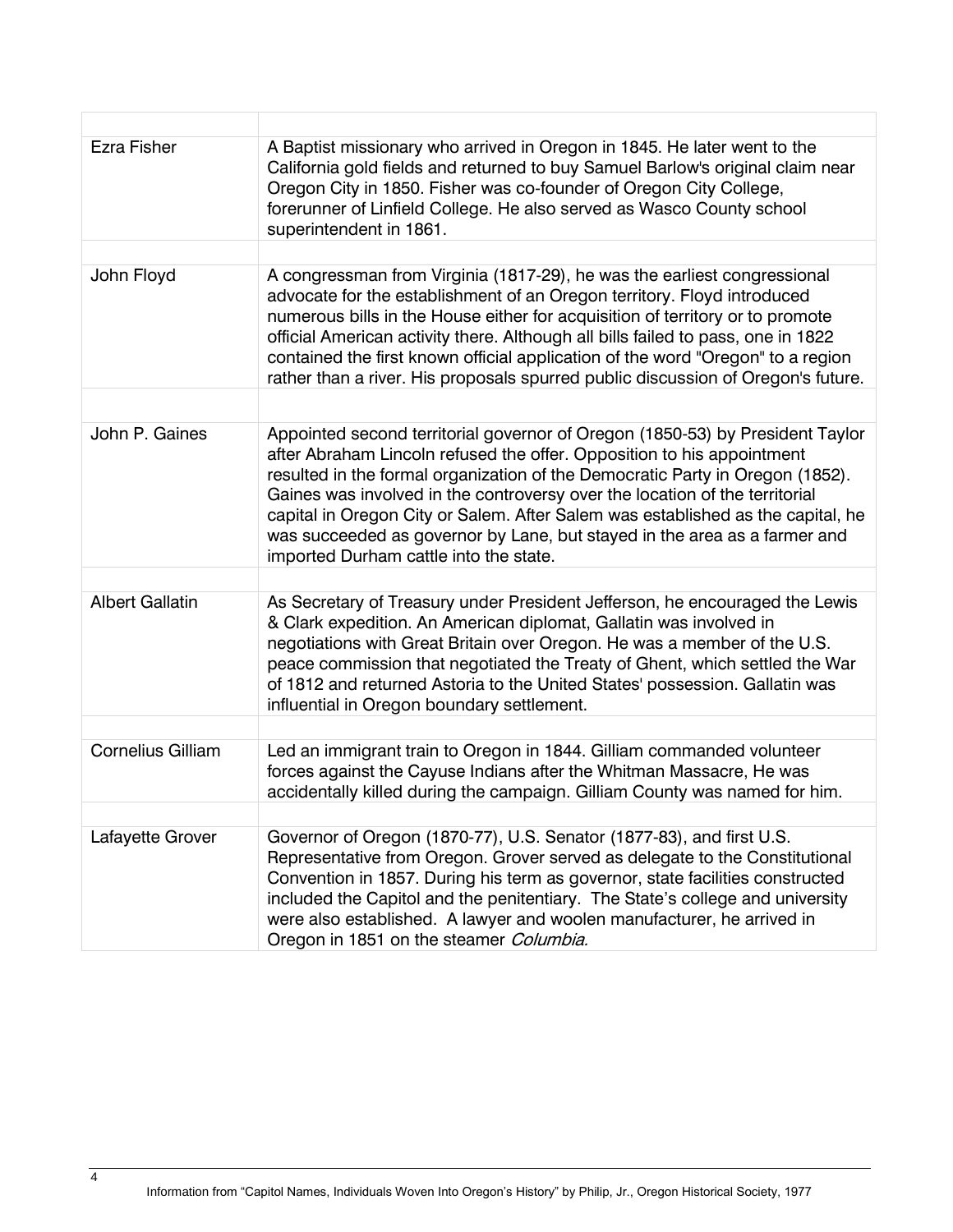| <b>William Harney</b>     | First commander of the new Military Department of Oregon created in 1858.<br>One of his first acts was to formally declare the area east of the Cascades<br>open for settlement. Harney sent troops through eastern Oregon exploring<br>and protecting immigrant trains.                                                                                                                                                                                                                                                                                        |
|---------------------------|-----------------------------------------------------------------------------------------------------------------------------------------------------------------------------------------------------------------------------------------------------------------------------------------------------------------------------------------------------------------------------------------------------------------------------------------------------------------------------------------------------------------------------------------------------------------|
|                           |                                                                                                                                                                                                                                                                                                                                                                                                                                                                                                                                                                 |
| <b>Oliver Otis Howard</b> | Commander of the Department of the Columbia (1874-1879). Howard was in<br>charge of the expedition against Chief Joseph in 1877 and against the<br>Bannocks and Piutes in 1878, the last of the Indian wars in the northwest. He<br>engaged in humanitarian causes, and was the author of many books and<br>articles.                                                                                                                                                                                                                                           |
|                           |                                                                                                                                                                                                                                                                                                                                                                                                                                                                                                                                                                 |
| <b>William Hume</b>       | Started the first salmon cannery in the Pacific Northwest in 1866, marking the<br>way for the development of the industry. By 1881, canning was second only to<br>wheat production as the Northwest's largest industry.                                                                                                                                                                                                                                                                                                                                         |
|                           |                                                                                                                                                                                                                                                                                                                                                                                                                                                                                                                                                                 |
| <b>Wilson Price Hunt</b>  | Only American partner in Astor's fur trading venture to the Pacific Northwest.<br>Hunt was leader of the overland party that endured great hardship in the<br>Snake River country before finally reaching Astoria.                                                                                                                                                                                                                                                                                                                                              |
|                           |                                                                                                                                                                                                                                                                                                                                                                                                                                                                                                                                                                 |
| Thomas Jefferson          | Long interested in exploration of the West for scientific and economic reasons,<br>Jefferson's efforts, as Secretary of State and President, resulted in the<br>Louisiana Purchase (1803) and the Lewis & Clark Expedition (1804-1806).<br>Following Captain Gray's discovery of the Columbia River, Jefferson saw the<br>Louisiana Purchase as an aid to establishing an American claim to the<br>northwest which gave the Lewis and Clark Expedition much greater<br>importance. He envisioned the ultimate expansion of the United States to the<br>Pacific. |
|                           |                                                                                                                                                                                                                                                                                                                                                                                                                                                                                                                                                                 |
| Young Chief Joseph        | Chief of the Wallowa branch of the Nez Perce Native Americans during<br>General Howard's attempt to forcibly remove his band and others to a<br>reservation in Idaho. For his principled resistance to the removal, he became<br>renowned as a humanitarian and peacemaker. He wanted to retain the land of<br>his ancestors, while hoping to avoid warfare with the whites. Chief Joseph<br>was known as a leader and tactician when he tried to lead his band to safety in<br>Canada after white-Indian conflicts over the Wallowa Valley.                    |
|                           |                                                                                                                                                                                                                                                                                                                                                                                                                                                                                                                                                                 |
| <b>William Keil</b>       | Led colonists of German background to the northwest in 1855. The colony<br>settled at Willapa Bay in Washington Territory and then at French Prairie,<br>where the Aurora Colony was established and named after one of his<br>daughters. It operated under a communal code, and its members were fine<br>artisans producing furniture, clothing, baskets, and embroidery for sale to<br>other settlers.                                                                                                                                                        |
|                           |                                                                                                                                                                                                                                                                                                                                                                                                                                                                                                                                                                 |
| Hall J. Kelley            | Advocate of colonization of the Oregon Country and founder of the American<br>Society for Encouraging the Settlement of Oregon Territory. Kelley wrote<br>books and pamphlets to generate interest in Oregon. He recruited 400<br>persons for an overland expedition that failed, but made it to Oregon in 1834                                                                                                                                                                                                                                                 |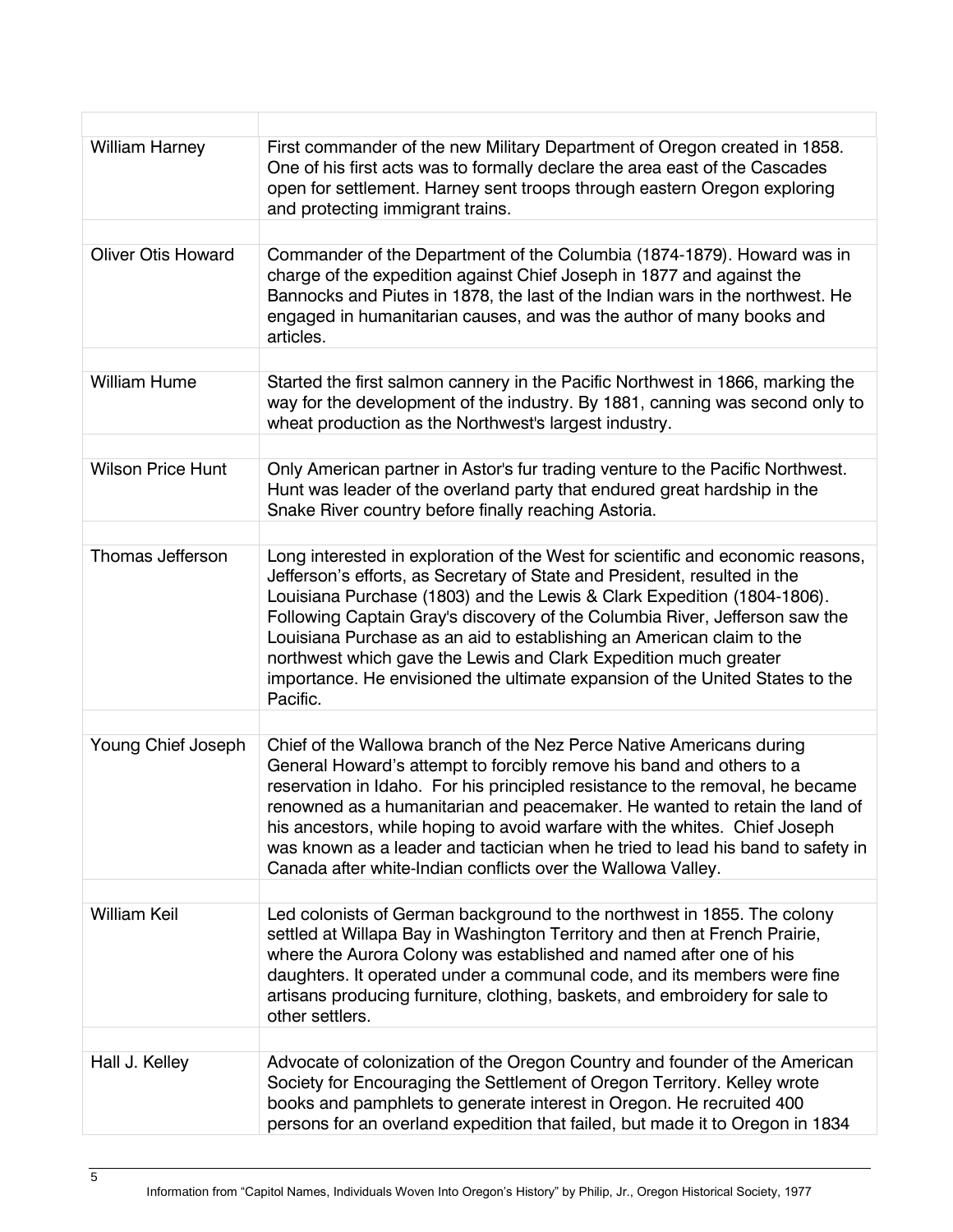by traveling north from Mexico through California.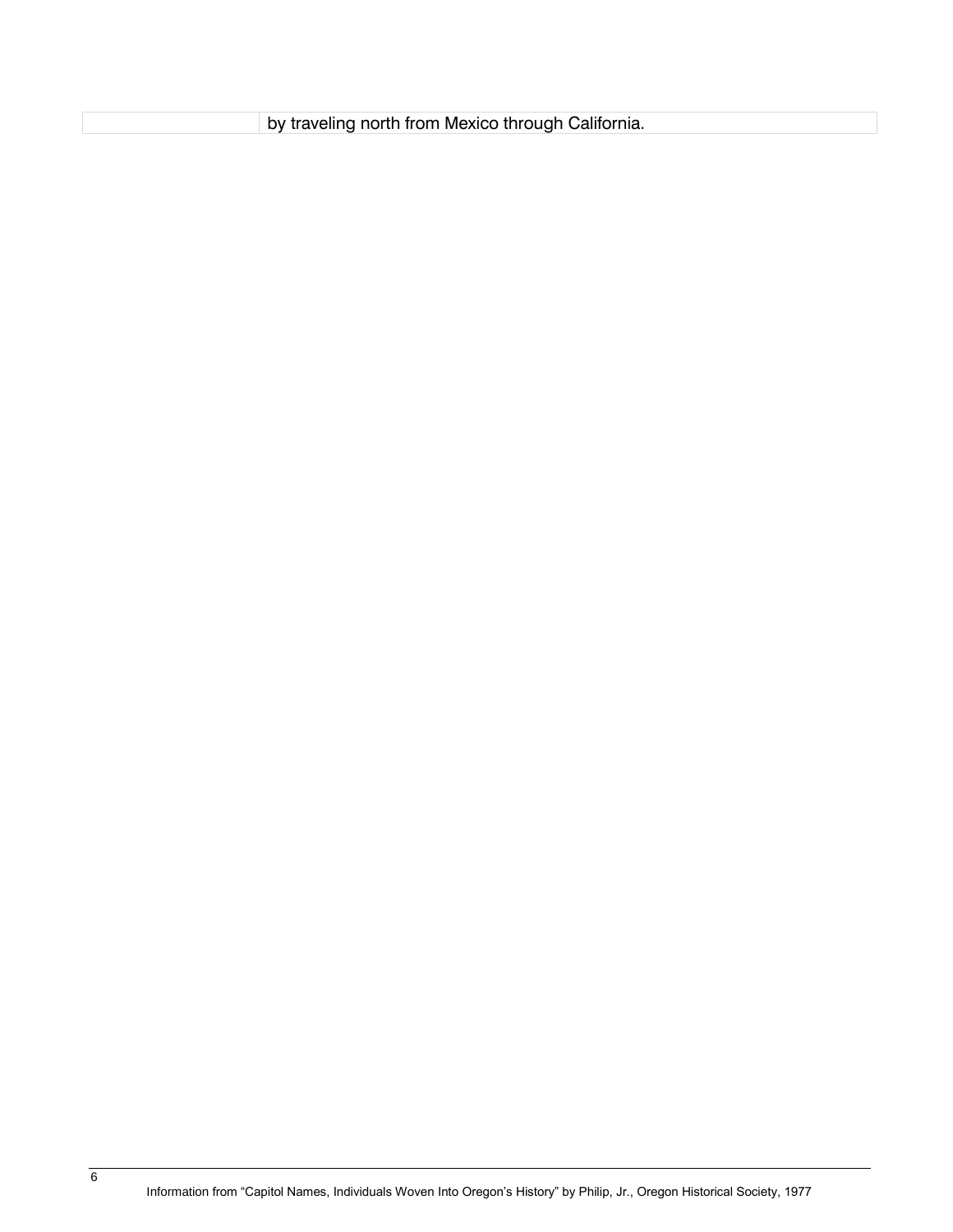| John Kendrick      | Commanded the <i>Columbia Rediviva</i> while Robert Gray commanded the Lady<br>Washington on a two-ship voyage to the northwest coast in 1787. They later<br>exchanged ships when animosity developed between them. Kendrick took the<br>Lady Washington to develop a Pacific trade between the Northwest, Sandwich<br>Islands, and China.                                                                                                                                                                                                                                                                             |
|--------------------|------------------------------------------------------------------------------------------------------------------------------------------------------------------------------------------------------------------------------------------------------------------------------------------------------------------------------------------------------------------------------------------------------------------------------------------------------------------------------------------------------------------------------------------------------------------------------------------------------------------------|
| Joseph Lane        | Appointed by President Polk to be the first territorial governor of Oregon. Lane                                                                                                                                                                                                                                                                                                                                                                                                                                                                                                                                       |
|                    | was territorial delegate to Congress (1851-1859) and one of Oregon's first U.S.<br>Senators (1859-1861). He was involved in the Rogue River war in early 1850s.<br>Lane believed the Indians should be removed to eastern Oregon so they could<br>be separated from the white man's damaging influence. Lane County was<br>named after him.                                                                                                                                                                                                                                                                            |
|                    |                                                                                                                                                                                                                                                                                                                                                                                                                                                                                                                                                                                                                        |
| Jason Lee          | A Methodist missionary, Lee was a major influence in the development of an<br>American colony in the Oregon Country. He established missions north of<br>Salem, The Dallas, and Clatsop Plains. His lectures in 1838 in the east helped<br>generate interest in Oregon and led to the overland migrations. Lee helped<br>found the Oregon Institute that later became Willamette University. One of the<br>most important figures in early Oregon history because his efforts attracted<br>settlers. He was prominent in government and his mission provided a nucleus<br>around which the American colony could grow. |
|                    |                                                                                                                                                                                                                                                                                                                                                                                                                                                                                                                                                                                                                        |
| George W. LeBreton | Arrived in Oregon in 1840 on the brig Maryland with Captain Couch. One of<br>the secretaries at the Champoeg meeting in 1843, he made the motion for a<br>division on the question of organizing a civil government in the region.<br>LeBreton later served as clerk and recorder, in effect the first Secretary of<br>State, for a legislative committee that prepared the first organic law for the<br>government.                                                                                                                                                                                                   |
|                    |                                                                                                                                                                                                                                                                                                                                                                                                                                                                                                                                                                                                                        |
| John Ledyard       | Served as officer on Captain Cook's third voyage, publishing a book about it in<br>1783. Ledyard is credited for stimulating Thomas Jefferson's existing interest in<br>western exploration. He was the first American to see the possibilities of the fur<br>trade. His book encouraged Boston merchants' interest in pursuing the<br>opportunity.                                                                                                                                                                                                                                                                    |
|                    |                                                                                                                                                                                                                                                                                                                                                                                                                                                                                                                                                                                                                        |
| Lewis F. Linn      | A U.S. senator from Missouri, in the late 1830s Linn urged American<br>occupation of the Oregon region. He introduced numerous Oregon bills in<br>Congress to authorize the occupation of the Columbia River area and<br>establish the Oregon Territory, all of which failed. The Donation Land Act in<br>1850 was based on his ideas. It settled questions of land titles, which was<br>vitally important to the settlers.                                                                                                                                                                                            |
|                    |                                                                                                                                                                                                                                                                                                                                                                                                                                                                                                                                                                                                                        |
| Asa L. Lovejoy     | Arrived in Oregon in 1842 and was one of the founders of Portland. Lovejoy<br>was the first lawyer to practice in the Oregon Country and was active in<br>politics. He served several sessions in the provisional legislature and was<br>Speaker of the Territorial House in 1849. Lovejoy was also a delegate to the<br>Constitutional Convention in 1857.                                                                                                                                                                                                                                                            |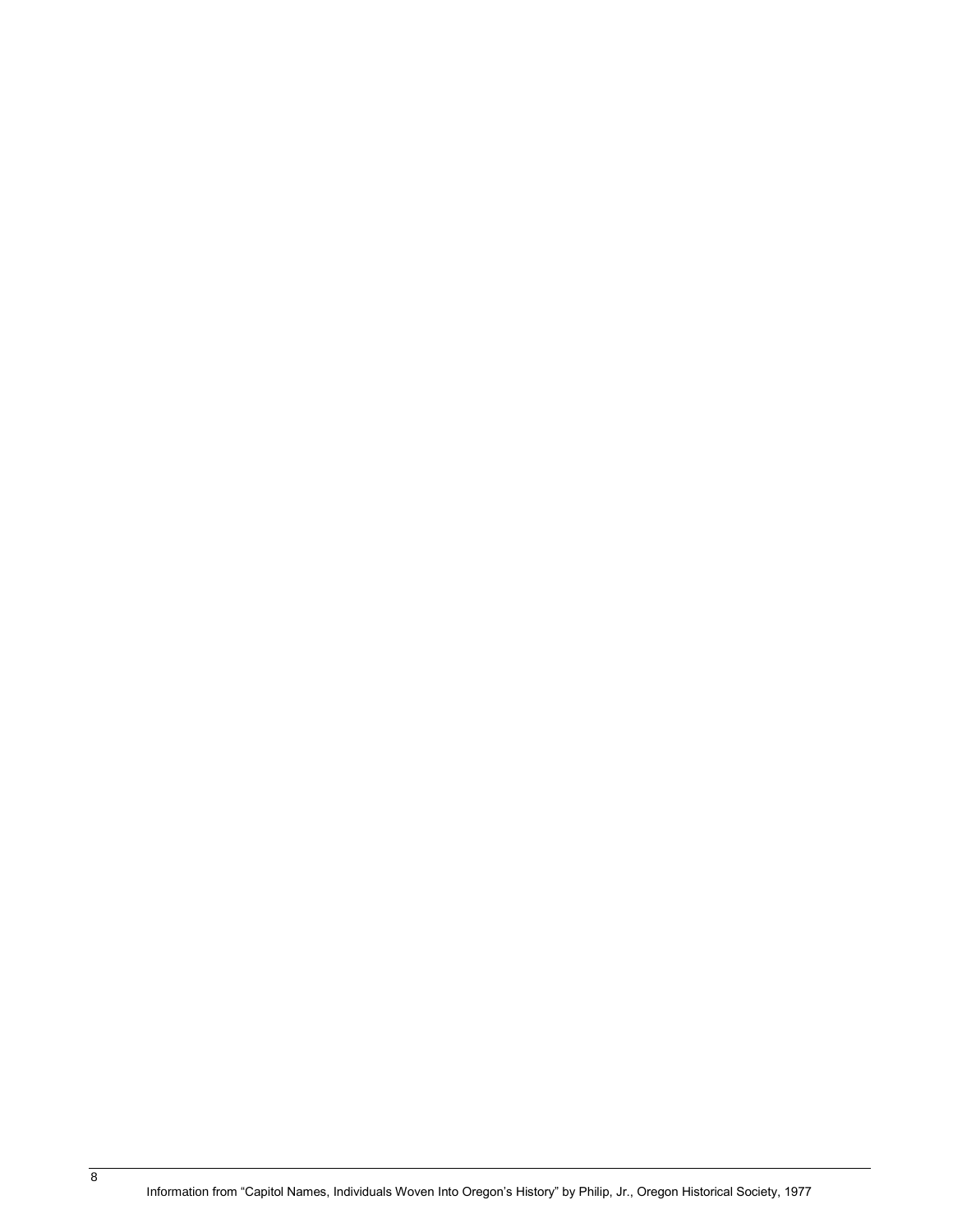| Seth Lewelling       | A pioneer orchardist, Lewelling developed several varieties of cherries,<br>including Bing, Black Republican, and Lincoln. He was also active in the<br>formation of the Republican Party in Oregon.                                                                                                                                                                                                                                                                                                                                                                                                                           |
|----------------------|--------------------------------------------------------------------------------------------------------------------------------------------------------------------------------------------------------------------------------------------------------------------------------------------------------------------------------------------------------------------------------------------------------------------------------------------------------------------------------------------------------------------------------------------------------------------------------------------------------------------------------|
|                      |                                                                                                                                                                                                                                                                                                                                                                                                                                                                                                                                                                                                                                |
| Francis X. Matthieu  | Arrived in Oregon in 1842. A French Canadian, he was an advocate of<br>democracy and was one of two non-Americans to vote at Champoeg for the<br>organization of government. He settled at French Prairie, had businesses at<br>Butteville and served two terms in the State legislature. See also Etienne<br>Lucier.                                                                                                                                                                                                                                                                                                          |
|                      |                                                                                                                                                                                                                                                                                                                                                                                                                                                                                                                                                                                                                                |
| Joseph Meek          | Settled in Oregon in 1840. Meek was in the first party to bring wagons over the<br>mountains, opening an additional stretch of what was to become the Oregon<br>Trail. In 1843 at the Champoeg meeting, he led the Americans voting to<br>organize the first government in the region. Meek was sheriff of the Provisional<br>Government and the first tax collector. He also served in the Provisional<br>legislature. Meek and George Ebbert carried a petition to Washington D.C.<br>seeking territorial status for Oregon. The request was granted in 1848, and<br>Meek was appointed U.S. Marshall for the new territory. |
|                      |                                                                                                                                                                                                                                                                                                                                                                                                                                                                                                                                                                                                                                |
| James W. Nesmith     | Came to Oregon with the Great Migration of 1843, and was elected Supreme<br>Court Judge of the Provisional Government in 1845. Nesmith served in the<br>provisional legislature (1847-48) and was a captain in the Cayuse War. He was<br>appointed U.S. Marshall (1853-55) and Superintendent of Indian Affairs (1857-<br>59) and served as Oregon U.S. Senator (1861-65) and U.S. Representative<br>(1873-75). Nesmith was also the first chairman of the state Democratic Central<br>Committee but did not accept the pro-slavery posture of many Democratic<br>leaders.                                                     |
|                      |                                                                                                                                                                                                                                                                                                                                                                                                                                                                                                                                                                                                                                |
| John S. Newberry     | Came to Oregon in 1855 and explored central Oregon. A geologist and<br>paleontologist, he discovered Newberry Crater in Deschutes County.                                                                                                                                                                                                                                                                                                                                                                                                                                                                                      |
| <b>Robert Newell</b> | Newell and Joseph Meek brought the first wagon from Fort Hall to Walla Walla,<br>opening an important stretch of the Oregon Trail. He was active in the<br>organization of the Provisional Government (1843-48) and later in efforts to<br>keep peace with Native American tribes. After the Whitman Massacre in 1847,<br>he urged a peace commission to work with Native Americans. In 1852, Newell<br>platted the town of Champoeg in 1852, and was elected to the State<br>legislature in 1860.                                                                                                                             |
|                      |                                                                                                                                                                                                                                                                                                                                                                                                                                                                                                                                                                                                                                |
| <b>Joel Palmer</b>   | Distinguished himself in negotiations with the Indians. Palmer was U.S.<br>Superintendent of Indian Affairs for the Oregon Territory (1853-57). He and<br>Joseph Lane negotiated the treaty of Table Rock with the Rogue and Umpqua<br>Indians, the first treaty with Northwest Indians to be ratified by Congress<br>(1854). Palmer served as speaker of the Oregon House (1862), and as state<br>senator (1864-66).                                                                                                                                                                                                          |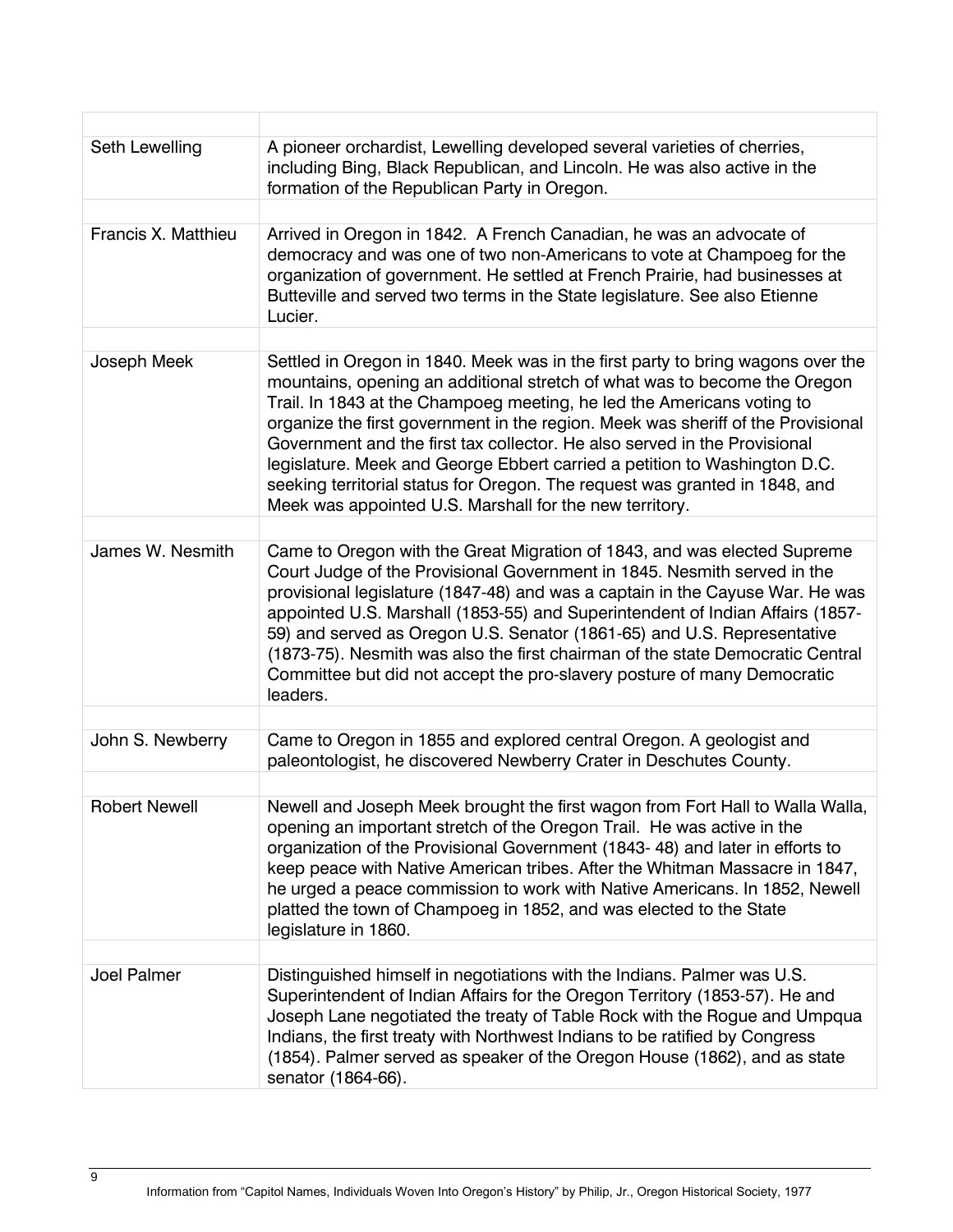| <b>Samuel Parker</b>     | Came to the northwest in 1835 with Marcus Whitman to find mission sites. He<br>stayed at Fort Vancouver (1835-36), and selected mission sites later occupied<br>by Marcus Whitman and Henry Spalding. In 1838, Parker published his<br>Journal of an Exploring Tour Beyond the Rocky Mountains.                                                                                                                                                                                                                                                                             |
|--------------------------|-----------------------------------------------------------------------------------------------------------------------------------------------------------------------------------------------------------------------------------------------------------------------------------------------------------------------------------------------------------------------------------------------------------------------------------------------------------------------------------------------------------------------------------------------------------------------------|
|                          |                                                                                                                                                                                                                                                                                                                                                                                                                                                                                                                                                                             |
| Juan Perez               | Explored the west coast of North America in 1774 from Mexico as far north as<br>the Queen Charlotte Islands.                                                                                                                                                                                                                                                                                                                                                                                                                                                                |
|                          |                                                                                                                                                                                                                                                                                                                                                                                                                                                                                                                                                                             |
| Frances W.<br>Pettygrove | Arrived in Oregon 1843 and established a business in Oregon City. Pettygrove<br>was one of the founders of Portland, and gave the town its name after winning<br>the celebrated coin flip with Asa Lovejoy. Later he had a granary at Champoeg<br>and a store in Portland where he and Lovejoy began to develop the area.<br>Pettygrove sent cargo by ship to California, beginning the Oregon-California<br>trade and greatly enhanced Oregon's economy and Portland's development<br>as the area's economic center. Later he was one of the founders of Port<br>Townsend. |
|                          |                                                                                                                                                                                                                                                                                                                                                                                                                                                                                                                                                                             |
| <b>Robert Rogers</b>     | First to use the word "Oregon" or a form of it in written form when he submitted<br>a proposal in 1765 to King George III for an overland search for the Northwest<br>Passage. The proposal mentioned a route from the Great Lakes to the head of<br>the Mississippi "to the River called by the Indians Ouragon, which flows into a<br>Bay that projects North-Eastwardly into the [country] from the Pacific Ocean."                                                                                                                                                      |
|                          |                                                                                                                                                                                                                                                                                                                                                                                                                                                                                                                                                                             |
| <b>Osborne Russell</b>   | A mountain man and member of the second Wyeth party, Russell returned to<br>Oregon with the Elijah White party in 1842. He was a member of the three man<br>executive committee of the Provisional Government. Russell was a judge of<br>the Provisional Government's Supreme Court, and participated in the 1843<br>Champoeg meeting.                                                                                                                                                                                                                                      |
|                          |                                                                                                                                                                                                                                                                                                                                                                                                                                                                                                                                                                             |
| <b>Harvey Scott</b>      | One of the first graduates from Pacific University, and was the first librarian of<br>the Portland Public Library (1864-65). Long-time editor of the Oregonian, Scott<br>was one of the influential voices in the state from 1865-1910 as editor of the<br>Oregonian. Generally Republican and conservative, he was an effective<br>advocate of the region's interests.                                                                                                                                                                                                     |
|                          |                                                                                                                                                                                                                                                                                                                                                                                                                                                                                                                                                                             |
| Levi Scott               | Arrived in Oregon 1844 and settled near Dallas. In 1846, he and Jesse<br>Applegate led the party that worked out a new route to southern Oregon, the<br>Scott-Applegate Trail. In 1850, Scott founded Scottsburg on the Umpqua<br>River. He was a member of the territorial legislature and of the Constitutional<br>Convention.                                                                                                                                                                                                                                            |
|                          |                                                                                                                                                                                                                                                                                                                                                                                                                                                                                                                                                                             |
| Philip H. Sheridan       | Played a military role in the Oregon Territory (1855-56), and was involved in<br>dispersing Indians who attacked the blockhouse at the Cascades, a vulnerable<br>point in army communications. He also served at Fort Hoskins in Benton<br>County and Fort Yamhill before leaving Oregon to fight in the Civil War.                                                                                                                                                                                                                                                         |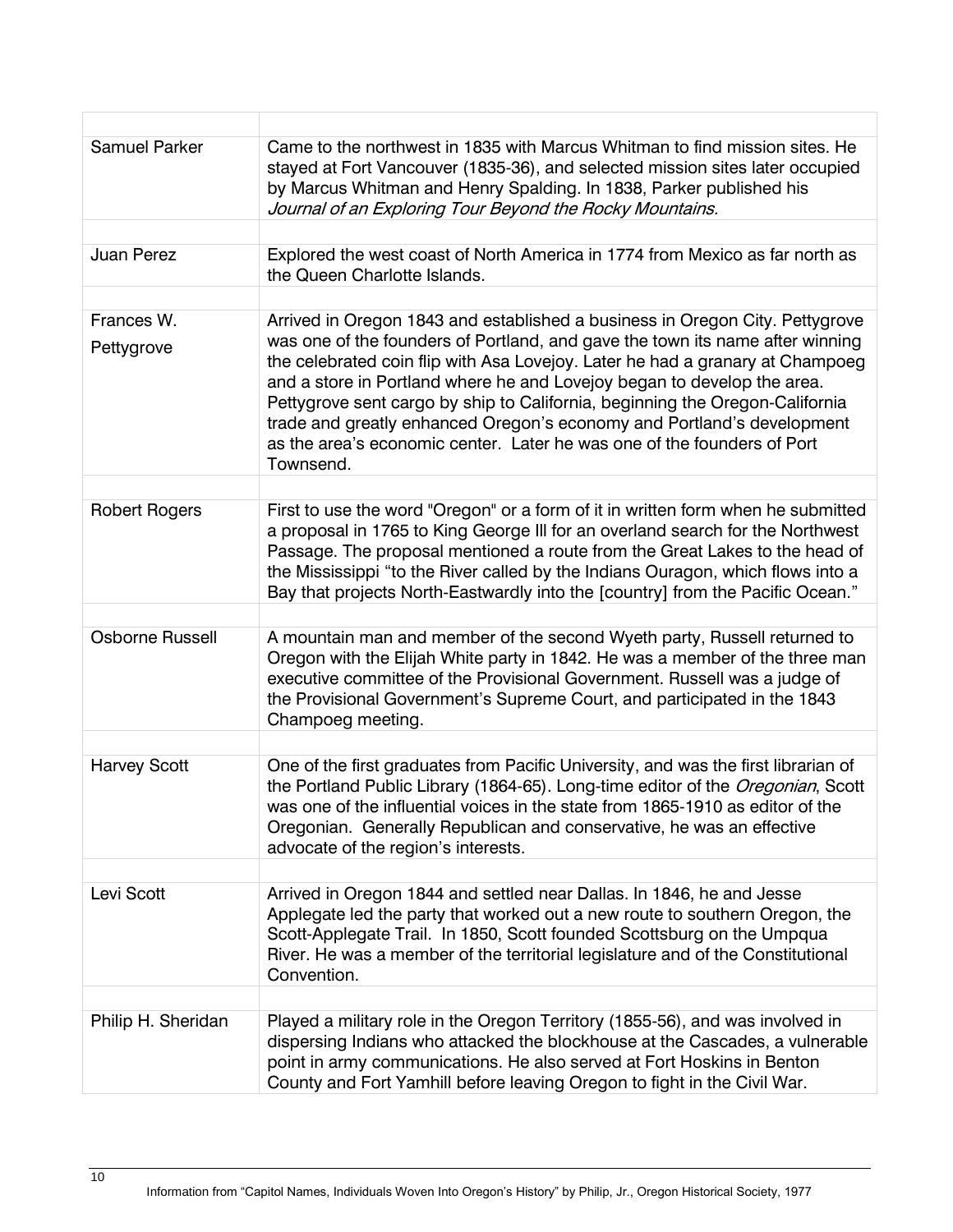| Henry H. Spalding     | Came to the Oregon Country with his wife, Elizabeth, and the Whitmans in<br>1836. The Spaldings organized a mission near Lewiston, Idaho, to work with<br>the Nez Perce Indians. He obtained the first printing press in the Oregon<br>Country, and with it printed books in the Nez Perce language.                                                                                                                              |
|-----------------------|-----------------------------------------------------------------------------------------------------------------------------------------------------------------------------------------------------------------------------------------------------------------------------------------------------------------------------------------------------------------------------------------------------------------------------------|
|                       |                                                                                                                                                                                                                                                                                                                                                                                                                                   |
| <b>Robert Stuart</b>  | Joined John Jacob Astor in 1810 for the Oregon venture, arriving in Astoria on<br>the Tonquin. He led a party eastward in 1812 to carry dispatches overland to<br>Astor. They followed a southerly course along the Platte River which later<br>became the general route of the Oregon Trail.                                                                                                                                     |
|                       |                                                                                                                                                                                                                                                                                                                                                                                                                                   |
| Samuel R. Thurston    | Arrived in Oregon in 1847 and practiced law in Oregon City. He was elected to<br>the provisional legislature (1848), and was appointed territorial delegate to<br>Congress in 1849, the first Oregon delegate to Congress after the formation of<br>the Oregon Territory. He helped secure passage of the Donation Land Act of<br>1850, which granted lands to those who settled on them.                                         |
|                       |                                                                                                                                                                                                                                                                                                                                                                                                                                   |
| <b>Frances Victor</b> | Came to Oregon in 1865 and became interested in the region's history. A<br>professional writer, Victor authored six volumes of (largely Northwest) history<br>published by Hubert Howe Bancroft as part of his series on the western states.<br>Her contribution to Bancroft's history was the first comprehensive history of the<br>state. Victor's first book, The River of the West (1870), was a biography of<br>Joseph Meek. |
|                       |                                                                                                                                                                                                                                                                                                                                                                                                                                   |
| <b>Henry Villard</b>  | German immigrant who came to Oregon in 1873. Villard organized the Oregon<br>Railway & Navigation Company in 1879, which became the dominant force in<br>rail and water transportation in the region. He also pushed the completion of<br>the transcontinental railroad which fulfilled Northwest residents' long hope for<br>a direct railroad link to the East and eased their isolation from the rest of the<br>country.       |
|                       |                                                                                                                                                                                                                                                                                                                                                                                                                                   |
| Lot Whitcomb          | Founded Milwaukie in 1848, and developed river transportation on the<br>Willamette and Columbia Rivers. Whitcomb also founded the Western Star<br>newspaper in 1850, and served in the territorial legislature. He built a the<br>schooner <i>Milwaukie</i> in 1849 to trade with San Francisco and the side-wheel<br>steamboat Lot Whitcomb, the first steamboat constructed on the Willamette<br>River.                         |
|                       |                                                                                                                                                                                                                                                                                                                                                                                                                                   |
| <b>Elijah White</b>   | Physician for the Willamette Mission in 1837. Disagreements with Jason Lee<br>over mission policies led to his resignation and return east in 1841. White<br>returned to Oregon in 1842 as head of the first major party of immigrants to<br>the region, the forerunner of the Great Migration of 1843. White was a member<br>of the committee that drafted the original organic law for the Provisional<br>Government.           |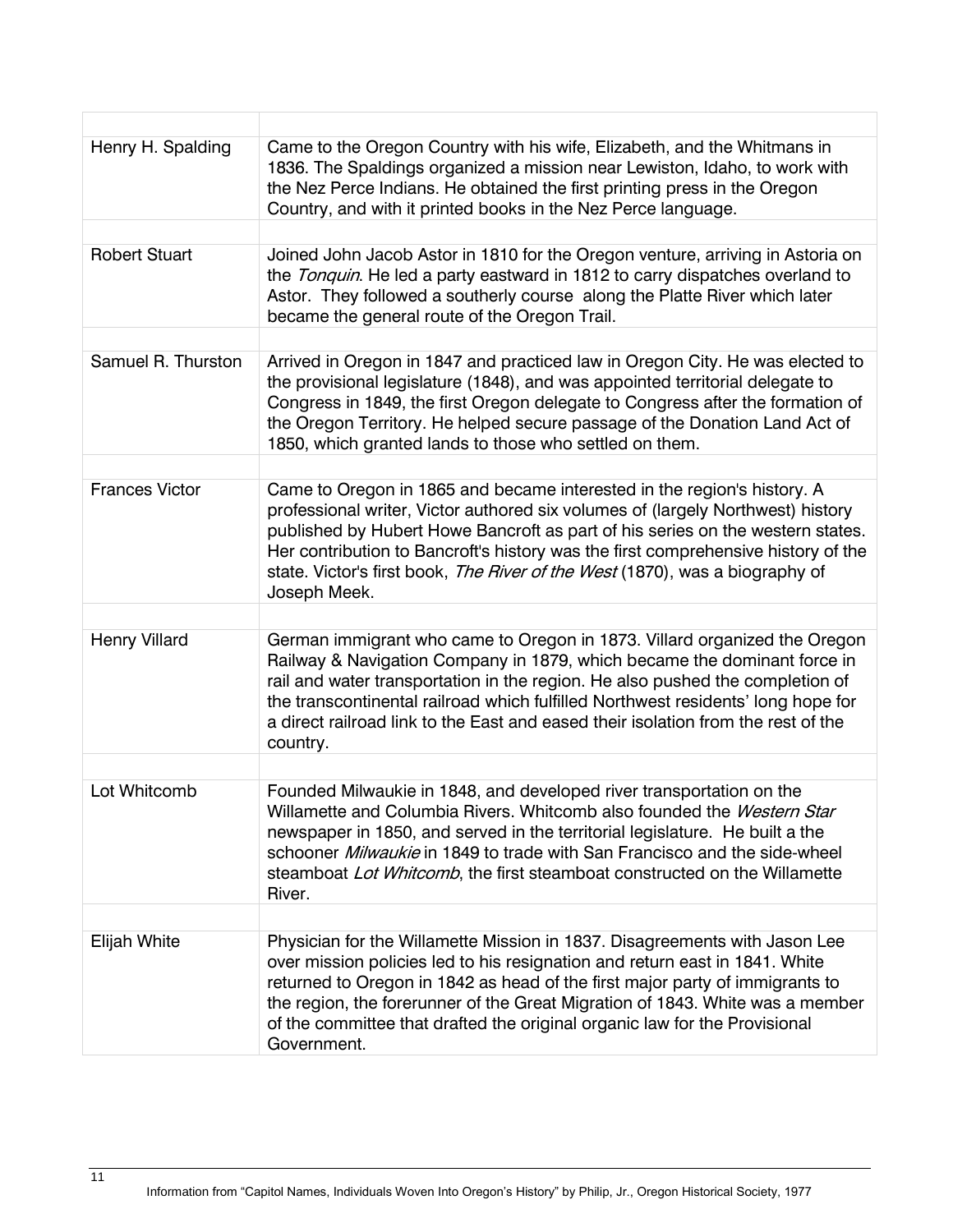| George H. Williams | Arrived in Oregon in 1852 from New York before President Pierce appointed<br>him Chief Justice of the Territorial Supreme Court (1853). In 1857, Williams<br>was a Democratic delegate to the Constitutional Convention. He worked hard<br>for prohibition of slavery in the state, and eventually broke with his party over<br>the issue and became a Republican. He was elected U.S. senator (1865-71)<br>and U.S. Attorney General (1873-77), and was a member of the commission to<br>settle boundary questions with Great Britain. Williams returned to Portland and<br>practiced law, serving as mayor of the city from 1903-05.                                                                                                                              |
|--------------------|---------------------------------------------------------------------------------------------------------------------------------------------------------------------------------------------------------------------------------------------------------------------------------------------------------------------------------------------------------------------------------------------------------------------------------------------------------------------------------------------------------------------------------------------------------------------------------------------------------------------------------------------------------------------------------------------------------------------------------------------------------------------|
|                    |                                                                                                                                                                                                                                                                                                                                                                                                                                                                                                                                                                                                                                                                                                                                                                     |
| R. S. Williamson   | Surveyed potential railroad routes to California in the 1850s, one of the first<br>steps to develop rail connections between the northwest and eastern United<br>States. In 1867, he made the first official computation of the height of Mt.<br>Hood.                                                                                                                                                                                                                                                                                                                                                                                                                                                                                                              |
|                    |                                                                                                                                                                                                                                                                                                                                                                                                                                                                                                                                                                                                                                                                                                                                                                     |
| William H. Willson | Arrived in Oregon in 1837. He was secretary of the May 3, 1843, meeting at<br>Champoeg when the settlers voted to organize a government, and was<br>elected treasurer of the Provisional Government. In 1846, Willson platted and<br>named Salem, choosing the name because it means "City of Peace."                                                                                                                                                                                                                                                                                                                                                                                                                                                               |
|                    |                                                                                                                                                                                                                                                                                                                                                                                                                                                                                                                                                                                                                                                                                                                                                                     |
| John Work          | Chief fur trader at Fort Vancouver for the Hudson's Bay Company in 1830. He<br>led the Snake country expedition into southeastern Oregon in 1831. In 1832,<br>Work led a trapping expedition through central Oregon to California and<br>returned through the Rogue, Umpqua, and Willamette valleys. He helped build<br>several of the Hudson's Bay Company posts.                                                                                                                                                                                                                                                                                                                                                                                                  |
|                    |                                                                                                                                                                                                                                                                                                                                                                                                                                                                                                                                                                                                                                                                                                                                                                     |
| Nathaniel Wyeth    | Made two trips to Oregon leading expeditions to develop fur and salmon<br>business. Although his enterprises failed, he saw the potential of the Oregon<br>Country and helped open the road to the Northwest. His first trip ended at<br>Fort Vancouver in 1832, but only a remnant of the original party survived and<br>his supplies never reached Oregon. Wyeth returned east and organized the<br>Columbia River Fishing and Trading Company, intending to sell supplies to fur<br>trappers. En route he built Fort Hall as the trading post of the Snake River, and<br>arrived at Fort Vancouver in 1834, accompanied by Jason Lee and a<br>missionary party. Wyeth then built Fort William on Wapato (Sauvie) Island,<br>where he established a trading post. |
|                    |                                                                                                                                                                                                                                                                                                                                                                                                                                                                                                                                                                                                                                                                                                                                                                     |
| Ewing Young        | Mountain man who came to Oregon in 1834, settling in the Tualatin Valley.<br>Young formed the Willamette Cattle Company and brought cattle from<br>California, breaking the Hudson's Bay Company monopoly on livestock. His<br>death prompted discussions of organizing a government, partly to probate his<br>estate.                                                                                                                                                                                                                                                                                                                                                                                                                                              |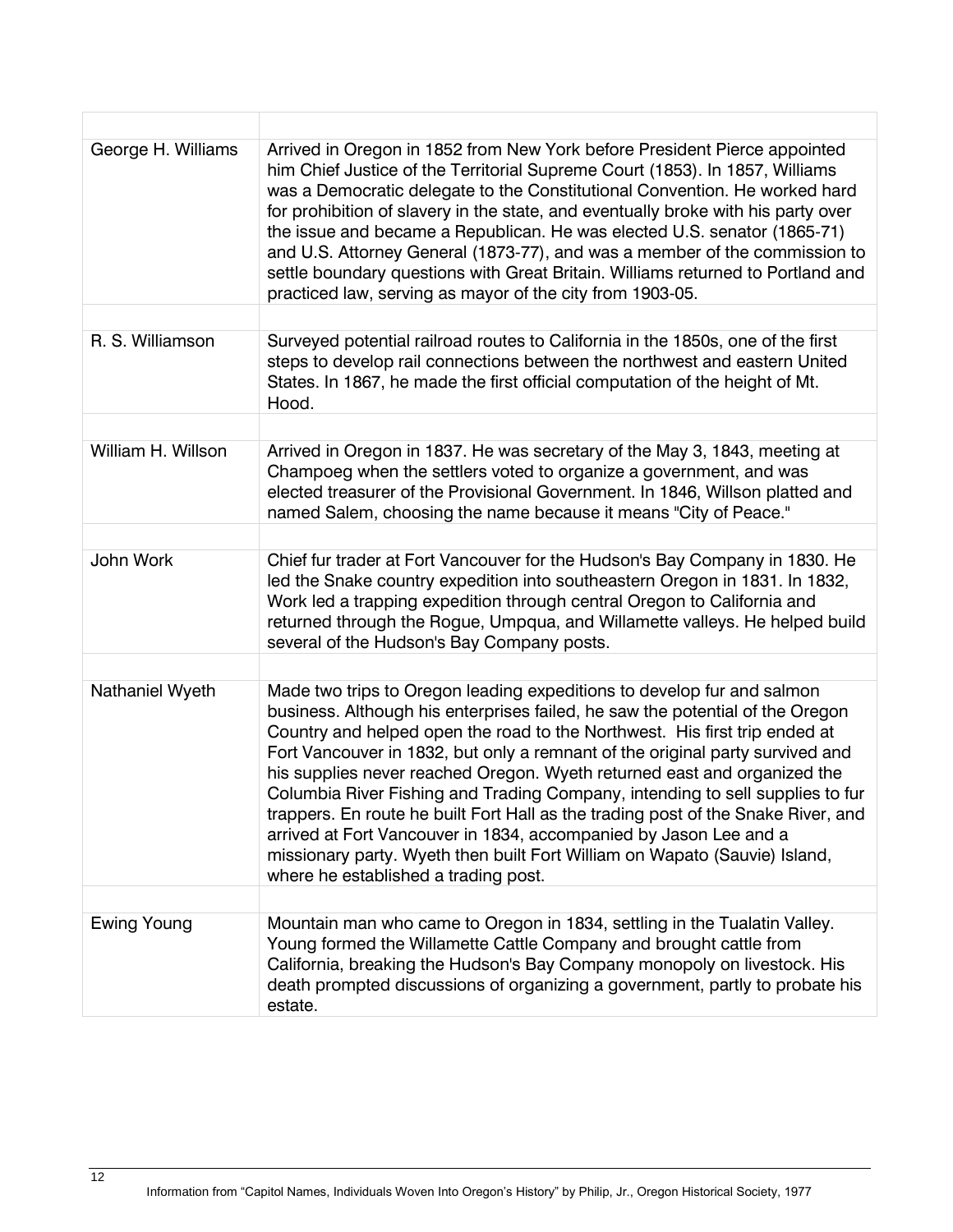## **House**

| <b>John Quincy Adams</b> | Although sixth U.S. president, it was as a diplomat that Adams had main<br>influence on Oregon, deserving major credit for the negotiations that ultimately<br>secured the area west of the Rocky Mountains for the United States. He led<br>the U.S. delegation that negotiated the Treaty of Ghent in 1814, which restored<br>Fort Astoria to the U.S. As Secretary of State, he helped negotiate the 1818<br>Treaty of Joint Occupation with Great Britain. In 1819, he negotiated a treaty<br>with Spain for the cession of Florida and other boundary issues, including<br>setting the Oregon boundary at the 42nd parallel which was established as the<br>northern boundary of Spanish claims, In 1824, he helped fix the southern<br>boundary of Russian claims at 54 <sup>°</sup> 40' north latitude. Thus he settled the<br>southern boundary of Oregon and eliminated Russian and Spanish claims to<br>the Northwest. |
|--------------------------|----------------------------------------------------------------------------------------------------------------------------------------------------------------------------------------------------------------------------------------------------------------------------------------------------------------------------------------------------------------------------------------------------------------------------------------------------------------------------------------------------------------------------------------------------------------------------------------------------------------------------------------------------------------------------------------------------------------------------------------------------------------------------------------------------------------------------------------------------------------------------------------------------------------------------------|
|                          |                                                                                                                                                                                                                                                                                                                                                                                                                                                                                                                                                                                                                                                                                                                                                                                                                                                                                                                                  |
| William L. Adams         | Arrived in Oregon 1848, settling on a farm in Yamhill County. Adams taught<br>school, and was an early Oregon newspaperman. He published the Oregon<br>Argus in Oregon City. The paper became a political influence during the<br>territorial period.                                                                                                                                                                                                                                                                                                                                                                                                                                                                                                                                                                                                                                                                            |
|                          |                                                                                                                                                                                                                                                                                                                                                                                                                                                                                                                                                                                                                                                                                                                                                                                                                                                                                                                                  |
| Jesse Applegate          | One of the leaders of the first major wagon train along the Oregon Trail in<br>1843. In 1846, he was instrumental in opening the Southern Route into<br>Oregon, also known as the "Applegate Trail." He was a member of the<br>provisional legislature (1845); and was influential in shaping the development<br>of Oregon as a Territory of the U.S. in 1849, and as a member of the State<br>Constitutional Convention in 1857. Applegate settled on a land claim in the<br>Umpqua Valley, naming the place Yoncalla. He was known as the "Sage of<br>Yoncalla" for his good library and generous hospitality. Applegate also wrote<br>on political subjects and his experiences exploring.                                                                                                                                                                                                                                    |
|                          |                                                                                                                                                                                                                                                                                                                                                                                                                                                                                                                                                                                                                                                                                                                                                                                                                                                                                                                                  |
| John Jacob Astor         | Established the Pacific Fur Company to pursue the idea of a chain of fur<br>trading posts from St. Louis to the mouth of the Columbia River. Astor sent an<br>expedition to the mouth of the Columbia on the Tonquin in 1811 and<br>established Fort Astoria, a trading post. A land party left St. Louis in 1811<br>intending to meet the ship party at Astoria. The enterprise met with adversity<br>and was sold to the North West Company in 1813. Despite its failure, Astor's<br>enterprise was of significant influence to the future development of Oregon.                                                                                                                                                                                                                                                                                                                                                              |
|                          |                                                                                                                                                                                                                                                                                                                                                                                                                                                                                                                                                                                                                                                                                                                                                                                                                                                                                                                                  |
| Ira Babcock              | Physician with the Methodist Mission, he played a significant part in the<br>development of Oregon's first official government. Babcock was the first judge<br>in the Oregon Country and was given probate powers by settlers in 1941. He<br>presided at one of the meetings discussing the formation of government and<br>over the Champoeg meeting in 1843 when settlers voted to organize a<br>government for the region.                                                                                                                                                                                                                                                                                                                                                                                                                                                                                                     |
|                          |                                                                                                                                                                                                                                                                                                                                                                                                                                                                                                                                                                                                                                                                                                                                                                                                                                                                                                                                  |
| <b>William Bailey</b>    | A pioneer physician and government leader. Bailey was a member of the<br>executive committee of the Provisional Government in 1844 and served in the<br>provisional and territorial legislatures. He was also a member of the committee                                                                                                                                                                                                                                                                                                                                                                                                                                                                                                                                                                                                                                                                                          |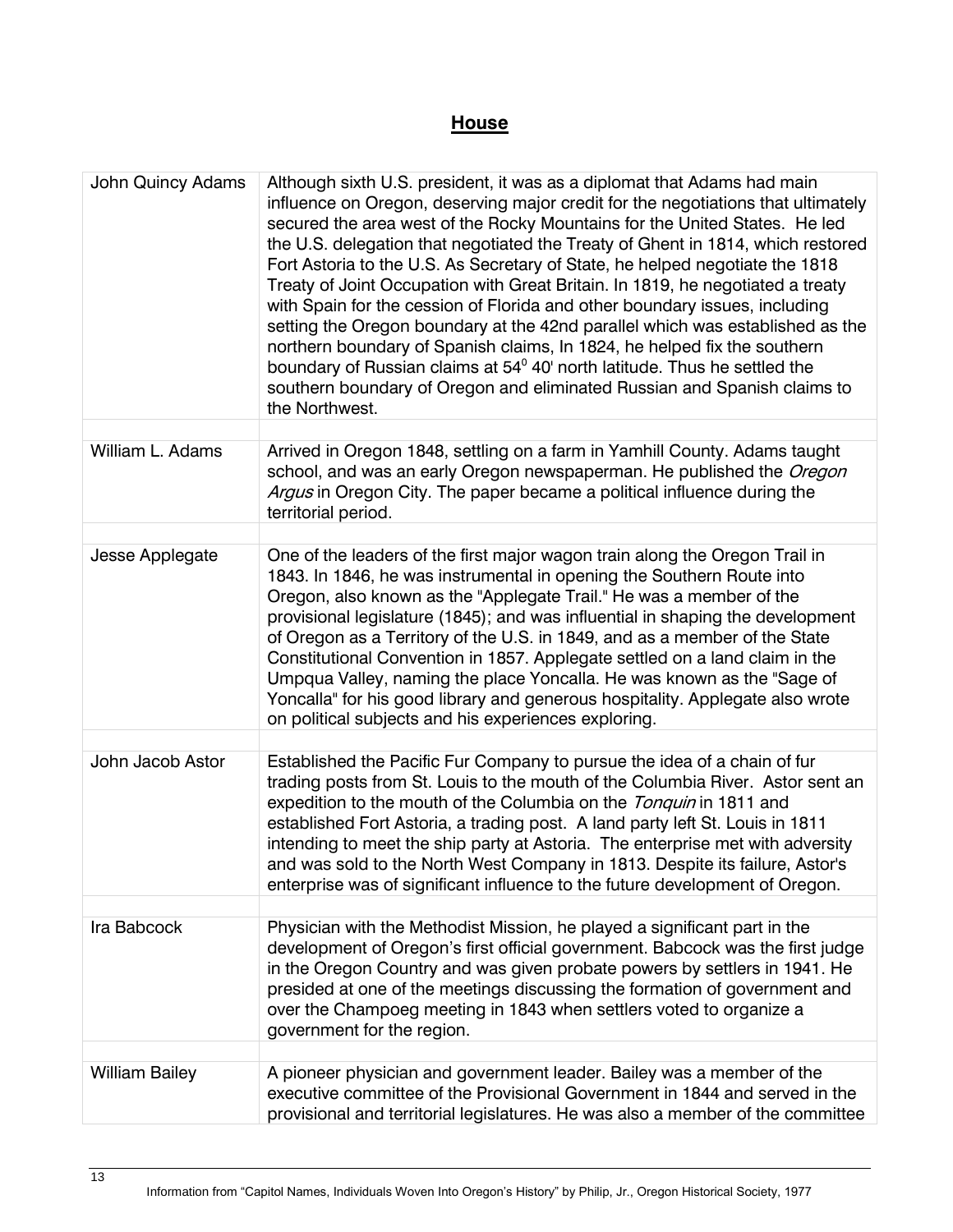|                          | that organized the Provisional government.                                                                                                                                                                                                                                                                                                                                                                                                                                                                                             |
|--------------------------|----------------------------------------------------------------------------------------------------------------------------------------------------------------------------------------------------------------------------------------------------------------------------------------------------------------------------------------------------------------------------------------------------------------------------------------------------------------------------------------------------------------------------------------|
|                          |                                                                                                                                                                                                                                                                                                                                                                                                                                                                                                                                        |
| Edward D. Baker          | Came to Oregon to stump for the Oregon Republican Party, effectively<br>opposing proposals to create in independent Pacific republic. Baker was<br>elected U.S. Senator from Oregon by the legislature for the 1861 term, but was<br>killed in a Civil War battle nine months later.                                                                                                                                                                                                                                                   |
| <b>Forbes Barclay</b>    | Physician for the Hudson's Bay Company. Barclay came to Oregon Country in<br>1840. He became prominent in Oregon City as mayor, city councilman, school<br>superintendent, and county coroner.                                                                                                                                                                                                                                                                                                                                         |
|                          |                                                                                                                                                                                                                                                                                                                                                                                                                                                                                                                                        |
| Samuel K. Barlow         | Leader of wagon train that in 1845 explored the immigrant trail across the<br>Cascades south of Mt. Hood. Instead of rafting down the Columbia from The<br>Dalles, Barlow and his party set out overland through the mountains to<br>Oregon City. Barlow obtained a charter for the development of the 80-mile<br>route, whereby many immigrants entered Oregon. In 1846, it became a toll<br>road known as the "Barlow Road."                                                                                                         |
|                          |                                                                                                                                                                                                                                                                                                                                                                                                                                                                                                                                        |
| <b>Alanson Beers</b>     | Came to Oregon in 1837 on a ship as part of the first reinforcements for Jason<br>Lee's Willamette Mission. Beers was a member of the executive committee<br>which headed the first formal government in Oregon in 1843. Earlier, Beers<br>had been a member of the legislative committee that drafted the first organic<br>law establishing the Provisional Government. Later he was a partner in flour<br>and lumber mills at Oregon City. Beers donated some land for the site of<br>Oregon Institute, later Willamette University. |
|                          |                                                                                                                                                                                                                                                                                                                                                                                                                                                                                                                                        |
| James Biddle             | U.S. Navy lieutenant and commander of the sloop of war Ontario, which<br>entered the Columbia River in 1818 and took possession of both shores of the<br>Columbia River following the ratification of the 1814 Treaty of Ghent. When a<br>special emissary to accept return of Astoria was delayed, Biddle proceeded to<br>the Columbia and took possession on his own.                                                                                                                                                                |
|                          |                                                                                                                                                                                                                                                                                                                                                                                                                                                                                                                                        |
| Juan de la Bodega        | Explored the northwest coast for Spain in 1775. Bodega returned in 1792 as<br>Spanish commissioner to settle the controversy between Spain and England<br>over Northwest possession. He met with Captain George Vancouver, and<br>helped Captain Robert Gray repair his ship after his discovery of the Columbia.                                                                                                                                                                                                                      |
| Reuben P. Boise          | Arrived in Oregon in 1850 from Massachusetts. In 1853, Boise served on the<br>commission that composed the first code of Oregon Laws to "resolve the Blue<br>Book Controversy." He was a member of the territorial legislature and the 1857<br>Constitutional Convention. Boise was appointed to the territorial Supreme<br>Court and elected to the State Supreme Court in 1859.                                                                                                                                                      |
| <b>William Broughton</b> | Accompanied Vancouver expedition in 1792 as commander of the armed                                                                                                                                                                                                                                                                                                                                                                                                                                                                     |
|                          | tender Chatham. After learning of Gray's discovery of the Columbia River, he<br>took his ship over the bar and explored 100 miles upstream to the Sandy<br>River, naming many features including Mt. Hood.                                                                                                                                                                                                                                                                                                                             |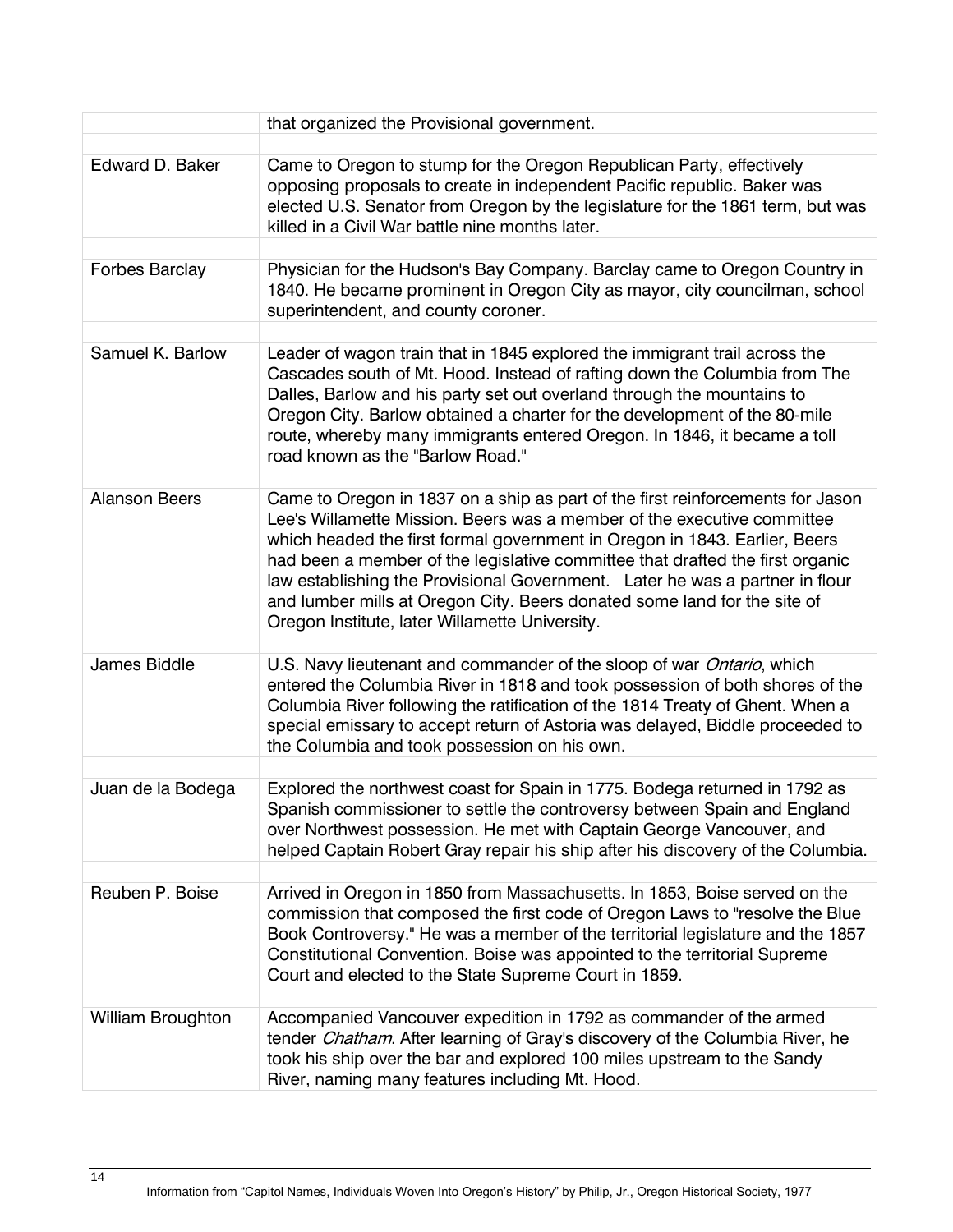| <b>Tabitha Brown</b> | Known as the "Mother of Oregon." At age 66, she crossed the plains in 1846<br>with the first party to enter Oregon by the Scott-Applegate Trail. Brown was<br>separated from other members of the party and traveled alone on horseback<br>for several days. She was founder of a home and boarding school for orphan<br>children of pioneers at West Tualatin, now Forest Grove. It later became the<br>campus of Pacific University.                                                                                                   |
|----------------------|------------------------------------------------------------------------------------------------------------------------------------------------------------------------------------------------------------------------------------------------------------------------------------------------------------------------------------------------------------------------------------------------------------------------------------------------------------------------------------------------------------------------------------------|
| Peter H. Burnett     | Joined the Great Migration of 1843. Burnett was one of the settlers who tried to<br>establish a successful town at Linnton, then near Hillsboro. He served in the<br>provisional legislature (1844) and as Chief Justice of the Supreme Court of the<br>Provisional Government (1845). In 1848, Burnett was elected to the legislature<br>of the new Territorial government. He composed the petition to Congress from<br>the legislature after the Whitman Massacre.                                                                    |
| Jonathan Carver      | His book Travels Through the Interior Parts of North America, published in<br>1778, contained the first printed use of the word "Oregon." Carver reported<br>hearing from Indians about the Oregon or River of the West. His book<br>contained two maps, one showing a western river called the "Origan" and                                                                                                                                                                                                                             |
|                      | another showing the "River of the West" which were copied by American map<br>makers.                                                                                                                                                                                                                                                                                                                                                                                                                                                     |
| <b>William Clark</b> | Co-leader of the Lewis and Clark expedition in 1804-05 that established routes<br>and feasibility of overland travel to the Northwest. The explorers' reports<br>helped show the way for westward expansion. The expedition was one of the<br>major explorations of North American. Lewis and Clark were the first American<br>citizens to cross the continent, the first individuals to traverse it within the<br>present United States, and the first white men to explore the upper Missouri<br>basin and much of the Columbia Basin. |
| James Cook           | Sighted the Oregon coast at Yaquina Bay on his third voyage in 1778. Cook<br>searched for the Northwest Passage. Sailing northward, he named Capes<br>Foulweather, Perpetua, and Flattery. In fog and darkness, he missed both the<br>Columbia River and the Strait of Juan de Fuca.                                                                                                                                                                                                                                                     |
| <b>Ross Cox</b>      | Came to the northwest in 1812 as a clerk for the Astor expedition. Cox was a<br>member of several exploring expeditions to the upper Columbia region. He<br>wrote a book of his travels, Adventures on the Columbia River.                                                                                                                                                                                                                                                                                                               |
| George Crook         | Spent two tours of duty in Oregon as an army officer involved in fighting<br>Indians. Crook escorted the Pacific Railroad survey party from California in the<br>1850s and served in the Rogue River, Umpqua, and Klamath areas during the<br>Rogue River War.                                                                                                                                                                                                                                                                           |
| George L. Curry      | Territorial governor of Oregon (1854-59). Curry edited the Oregon Spectator<br>and established the <i>Oregon Free Press</i> . He served in the provisional<br>legislature and was Secretary of State in 1853. He served two terms as acting<br>governor before being named governor himself. His term lasted until Oregon<br>achieved statehood. Later he edited the Portland Daily Advertiser and                                                                                                                                       |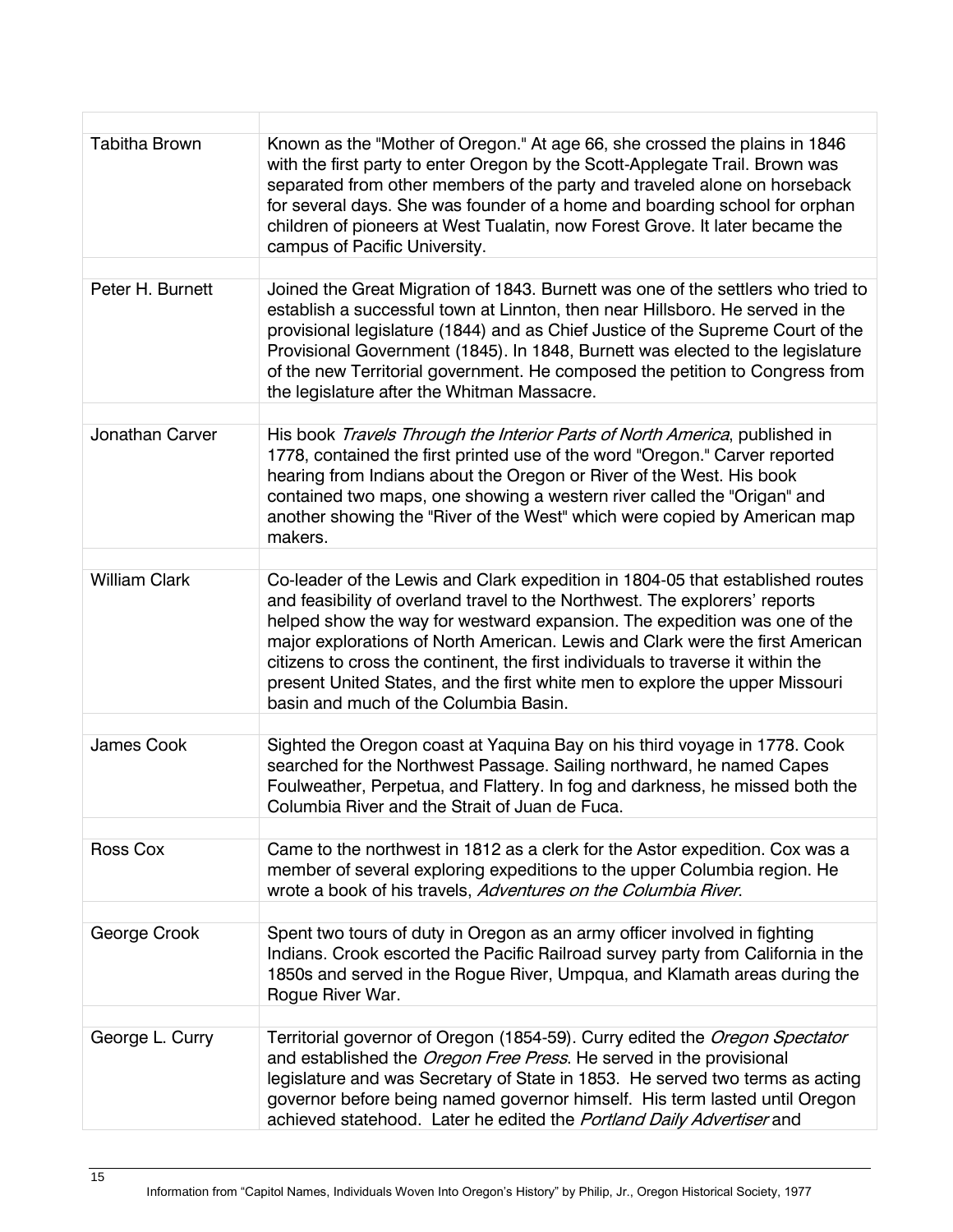Portland Evening Journal.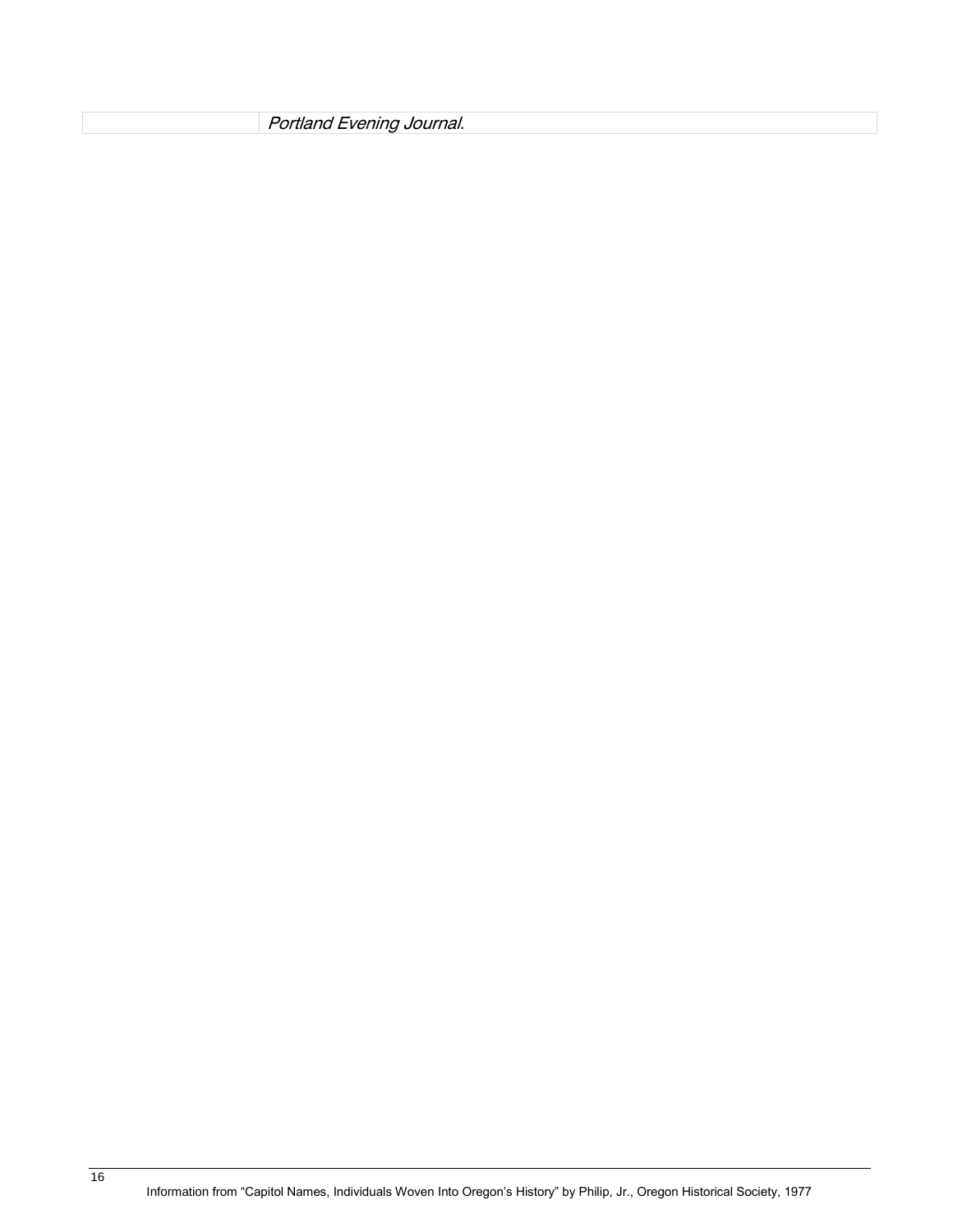| John Day                        | Member of John Jacob Astor's overland party. Day suffered great hardships                                                                                                                                                                                                                                                                                                                                                                                                              |
|---------------------------------|----------------------------------------------------------------------------------------------------------------------------------------------------------------------------------------------------------------------------------------------------------------------------------------------------------------------------------------------------------------------------------------------------------------------------------------------------------------------------------------|
|                                 | on the journey through Snake River Country and down the Columbia. There<br>are two rivers in Oregon named after him-one in Clatsop County near the site<br>of the original Astoria and the other in eastern Oregon.                                                                                                                                                                                                                                                                    |
|                                 |                                                                                                                                                                                                                                                                                                                                                                                                                                                                                        |
| <b>Pierre Jean DeSmet</b>       | Jesuit missionary who came to Oregon in 1842 and established numerous<br>missions. His primary interest was conversion of the Indians to Christianity.<br>Although the Indians respected him, his efforts were thwarted by the<br>increasing immigration of white settlers.                                                                                                                                                                                                            |
|                                 |                                                                                                                                                                                                                                                                                                                                                                                                                                                                                        |
| David Douglas                   | Scotch botanist who made two trips to the northwest (1825-32), and<br>introduced hundreds of plants to the scientific world. He identified more than<br>150 species of trees and shrubs, including the Douglas Fir and sugar pine.<br>Douglas also named the Cascade Range.                                                                                                                                                                                                            |
|                                 |                                                                                                                                                                                                                                                                                                                                                                                                                                                                                        |
| <b>Francis Drake</b>            | British sea explorer, credited as being among the first to actually sight and<br>chart lower portions of the Oregon Coast in 1578. His purpose was to search<br>for what became known as the Northwest Passage seeking a shortcut home to<br>England.                                                                                                                                                                                                                                  |
|                                 |                                                                                                                                                                                                                                                                                                                                                                                                                                                                                        |
| <b>Thomas Dryer</b>             | Founder of the <i>Oregonian</i> in 1850. Dryer served in the territorial legislature<br>(1856-59), and was a delegate to the Constitutional Convention in 1857. He, as<br>a Republican, and Asahel Bush of the Oregon Statesman, as a Democrat,<br>engaged in colorful battles in print which helped develop the Oregon style of<br>journalism. In 1860, he sold the Oregonian to Henry Pittock for debts. Dryer is<br>credited with being one of the first to climb Mt. Hood in 1854. |
|                                 |                                                                                                                                                                                                                                                                                                                                                                                                                                                                                        |
| <b>Abigail Scott</b><br>Duniway | The Northwest's foremost advocate of women's suffrage. Duniway wrote and<br>lectured on behalf of the cause for several decades. In 1871, she became<br>editor and publisher of the New Northwest, a weekly paper which dealt with<br>women's issues. She worked on behalf of the suffrage cause in the<br>Washington and Idaho as well as Oregon, where a women's suffrage<br>constitutional amendment was adopted in 1912.                                                           |
| <b>Russell Farnham</b>          | A member of the Astor expedition, he arrived on the Tonquin and participated<br>in many of the events of the venture. After leaving Oregon he met up with<br>Ramsay Crooks in Washington, D.C. and the two influenced John Floyd of<br>Virginia to introduce bills relating to Oregon which was the beginning of the<br>political agitation regarding the region's future.                                                                                                             |
| <b>Thomas Farnham</b>           | Led the so-called Peoria Party overland in 1839, the first overland crossing                                                                                                                                                                                                                                                                                                                                                                                                           |
|                                 | from the east of persons intending to be permanent settlers. Farnham<br>proposed a petition to Congress, which he delivered in 1840, to protest the<br>United States allowing the British to dominate the region. He also wrote<br>several books about Oregon.                                                                                                                                                                                                                         |
|                                 |                                                                                                                                                                                                                                                                                                                                                                                                                                                                                        |
| <b>Gabriel Franchere</b>        | Member of the Astor expedition, arriving on board the Tonquin. Returned<br>overland to Montreal in 1814 and wrote about his experience. The French                                                                                                                                                                                                                                                                                                                                     |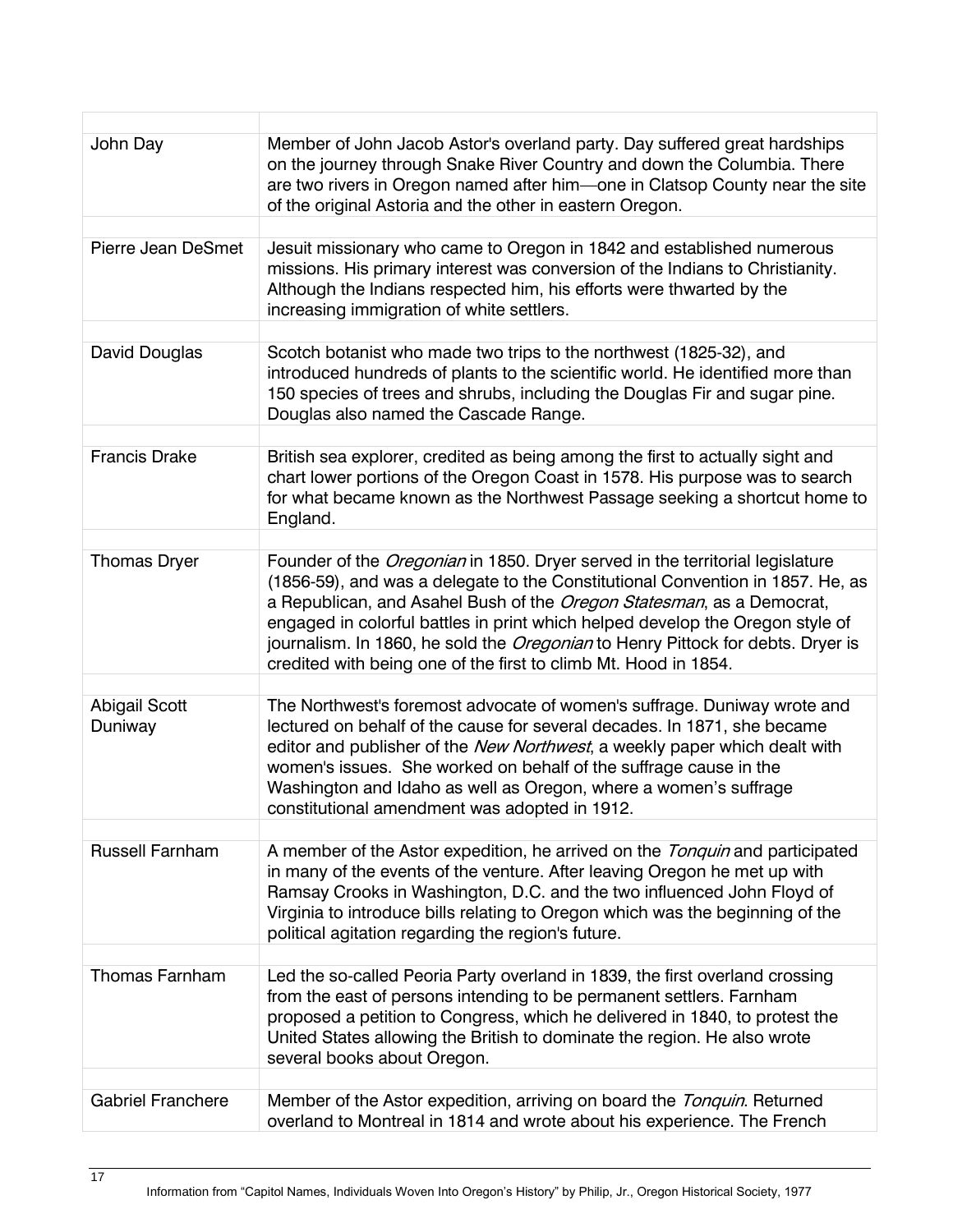|                       | edition of his book Narrative of a Voyage to the Northwest Coast of America<br>was one of Washington Irving's sources for his account of the Astor venture.                                                                                                                                                                                                                                                                                                                                                                                                                                                                             |
|-----------------------|-----------------------------------------------------------------------------------------------------------------------------------------------------------------------------------------------------------------------------------------------------------------------------------------------------------------------------------------------------------------------------------------------------------------------------------------------------------------------------------------------------------------------------------------------------------------------------------------------------------------------------------------|
| John C. Frémont       | An explorer and army officer who led a number of expeditions to the West in<br>the 1840's and 1850's. He surveyed the Oregon Trail and opened a route, the<br>Frémont Trail, to California from The Dalles. He was married to Jessie Benton<br>Frémont, daughter of Thomas Hart Benton.                                                                                                                                                                                                                                                                                                                                                 |
|                       |                                                                                                                                                                                                                                                                                                                                                                                                                                                                                                                                                                                                                                         |
| Joseph Gale           | Arrived in Oregon in 1834 with the Ewing party from California. In 1841, Gale<br>headed a group of farmers who built the sailing vessel Star of Oregon, which<br>they sailed to Yerba Buena (San Francisco) where he traded the ship and its<br>contents for 1,250 head of cattle and 600 horses and mules. After wintering in<br>California, they drove the livestock through the mountains back to Oregon.<br>Gale helped form the first executive committee of the Provisional Government,<br>serving through 1843-44 and thus ranking as one of the first men to officially<br>govern the Oregon Country.                           |
| Joseph Gervais        | Came to Oregon with the Astor overland party in 1812. Gervais was one of the                                                                                                                                                                                                                                                                                                                                                                                                                                                                                                                                                            |
|                       | earliest permanent settlers taking a farm at French Prairie (1830). His house<br>was the site, in March 1843, of the second "Wolf Meeting" at which the settlers<br>agreed to a voluntary tax to provide a bounty on predators and to take other<br>measures for the protection of settlers. That step led to the May 2 Champoeg<br>meeting when they approved the organization of a government. In 1834, his<br>home was the location of the first school in Oregon. He was a member of the<br>organizing committee whose recommendations were approved at the<br>Champoeg meeting in 1843. The town of Gervais is named in his honor. |
|                       |                                                                                                                                                                                                                                                                                                                                                                                                                                                                                                                                                                                                                                         |
| <b>Addison Gibbs</b>  | Came to Oregon in 1850, and laid out the township of Gardiner at the mouth<br>of the Umpqua River. Gibbs was the first territorial representative from<br>Umpqua (now Douglas) County in 1852-53. In 1858, Gibbs moved to Portland,<br>where he practiced law, became state legislator (1860-62), and was elected<br>second territorial governor of Oregon (1862-66). He worked actively on behalf<br>of the Northern effort in the Civil War. In December 1865 he called the<br>legislature into special session to ratify the $13th$ Amendment to the U.S.<br>Constitution abolishing slavery.                                        |
|                       |                                                                                                                                                                                                                                                                                                                                                                                                                                                                                                                                                                                                                                         |
| <b>Robert Gray</b>    | Commanded the <i>Columbia Rediviva</i> (1787-89) and explored the northwest<br>coast. His was the first American ship to circumnavigate the globe when he<br>took the ship to China and then to Boston. On Gray's second voyage in 1792,<br>he discovered and named the Columbia River while exploring the coast. (See<br>John Kendrick for more information.)                                                                                                                                                                                                                                                                          |
|                       |                                                                                                                                                                                                                                                                                                                                                                                                                                                                                                                                                                                                                                         |
| <b>William Gray</b>   | Came to Oregon with Whitman and Spalding, and later went to Salem area to<br>work at the Methodist's Oregon Institute. His house was the site of the first<br>"Wolf Meeting," which led to the gathering at Champoeg on May 2, 1843 when<br>settlers decided to organize a government. Gray was a member of the<br>provisional legislature and the legislative committee that drafted the organic<br>law for the Provisional Government.                                                                                                                                                                                                |
|                       |                                                                                                                                                                                                                                                                                                                                                                                                                                                                                                                                                                                                                                         |
| <b>Robert Haswell</b> | Served as one of Gray's officers on both voyages of the Columbia Rediviva. In                                                                                                                                                                                                                                                                                                                                                                                                                                                                                                                                                           |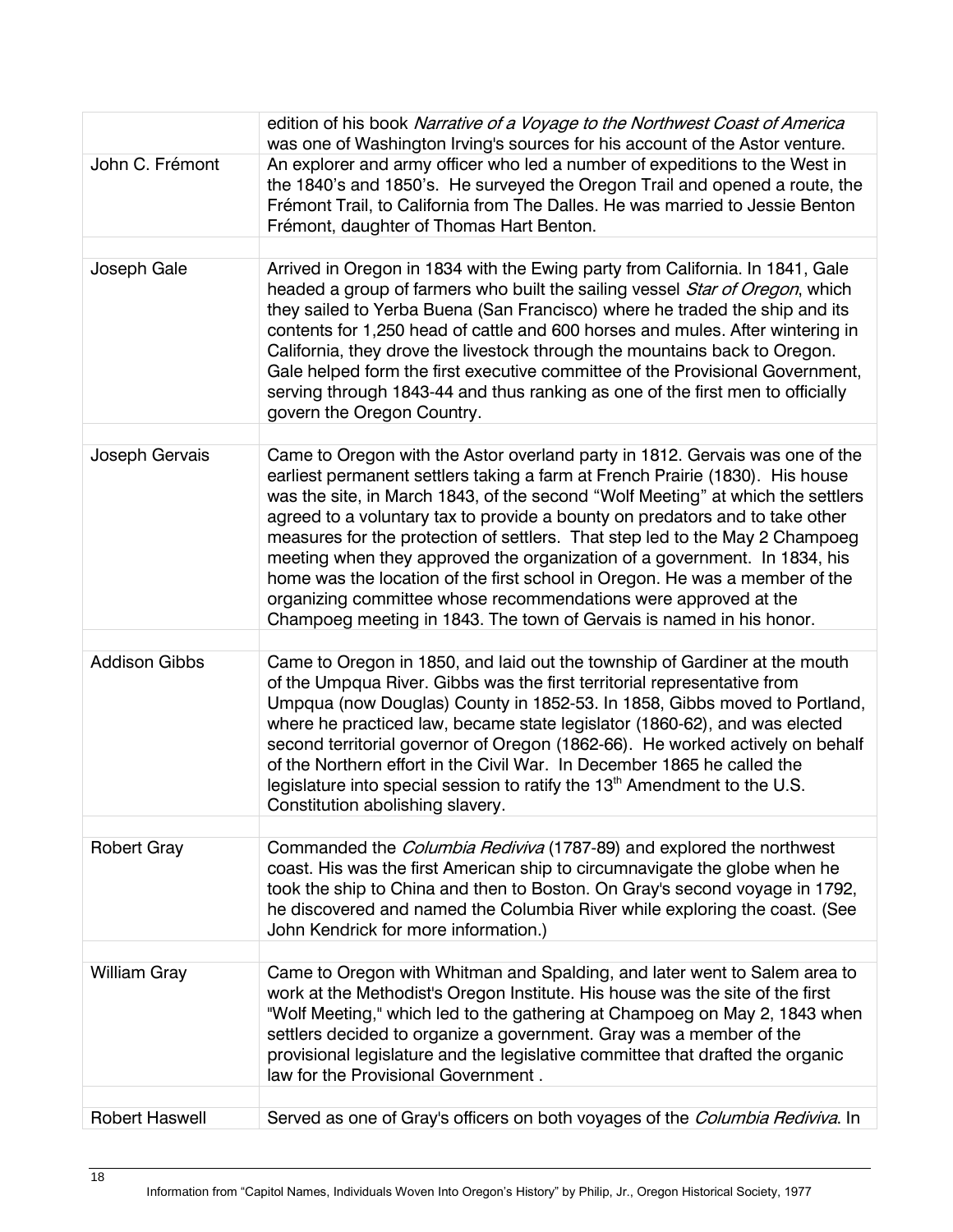|                       | 1792, he was dispatched on a trading voyage of the sloop Adventure built by<br>Gray on Vancouver Island.                                                                                                                                                                                                                                                                                            |
|-----------------------|-----------------------------------------------------------------------------------------------------------------------------------------------------------------------------------------------------------------------------------------------------------------------------------------------------------------------------------------------------------------------------------------------------|
|                       |                                                                                                                                                                                                                                                                                                                                                                                                     |
| <b>Bruno Heceta</b>   | Sent by the Spanish in 1775 to explore the northwest coast. Heceta narrowly<br>missed discovering the Columbia River when he anchored at the mouth, but<br>did not enter. His was the first recorded description of the mouth of the river.                                                                                                                                                         |
| David Hill            | Came to Oregon in 1842 and settled at Champoeg. Hill was one of the original<br>three members of the executive committee of the Provisional Government after<br>serving on the committee that prepared the proposal for the new government.<br>He also served on the Provisional Government legislative committee. In 1847,<br>Hill moved to the present site of Hillsboro, which he name Columbus. |
| <b>Gustavus Hines</b> | Arrived in Oregon in 1840 on the Lausanne with the Great Reinforcement, a<br>Methodist missionary migration. Hines became one of Lee's assistants in<br>supervising the Methodist Mission. He was chosen secretary of the group<br>named to administer Ewing Young's considerable estate. Later he chaired the<br>public meeting of settlers that accepted the first organized law for the state.   |
| <b>Ben Holladay</b>   | Major influence in western transportation development. Holladay tried to build<br>a railroad from Portland to California, but failed to go beyond Roseburg when<br>financing dried up. A dynamic force in the Oregon business world, he stirred<br>bitter political controversy by his cynical approach to politics and willingness<br>to buy political favors.                                     |
| Thomas J. Howell      | A self-taught botanist, he wrote the Flora of Northwest America (1903), the                                                                                                                                                                                                                                                                                                                         |
|                       | most comprehensive list of Oregon and Washington plants of that time.<br>Howell came to Oregon at age eight with his family and settled on Sauvie<br>Island. He educated himself mostly while farming on the Clackamas River. In<br>1877 he started a herbarium, cataloging 2,152 species and 227 varieties of<br>plants.                                                                           |
|                       |                                                                                                                                                                                                                                                                                                                                                                                                     |
| Joseph Ingraham       | Sailed with Captain John Kendrick aboard the Columbia Rediviva's first<br>voyage and was given command of the brig Hope in 1790. Ingraham traded in<br>the South Seas and along the North American coast in 1791 and 1792.                                                                                                                                                                          |
| Washington Irving     | Celebrated American author who helped generate popular interest and<br>familiarity with Oregon through two books, the two-volume Astoria (1836) and<br>Adventures of Captain Bonneville, U.S, A. in the Rocky Mountains and the far<br>West.                                                                                                                                                        |
| Jacob Kamm            | Came to Oregon in 1849 to help build Lot Whitcomb's boat. Kamm installed                                                                                                                                                                                                                                                                                                                            |
|                       | the steam engine on the Lot Whitcomb, and became engineer on the boat with<br>John Ainsworth as captain. He and Ainsworth owned and operated several<br>other boats before organizing the Oregon Steam Navigation Company.                                                                                                                                                                          |
| James K. Kelly        | Came to Oregon in 1851, practiced law in Oregon City, and became involved                                                                                                                                                                                                                                                                                                                           |
|                       | in territorial affairs. Kelly was one of the three commissioners appointed in                                                                                                                                                                                                                                                                                                                       |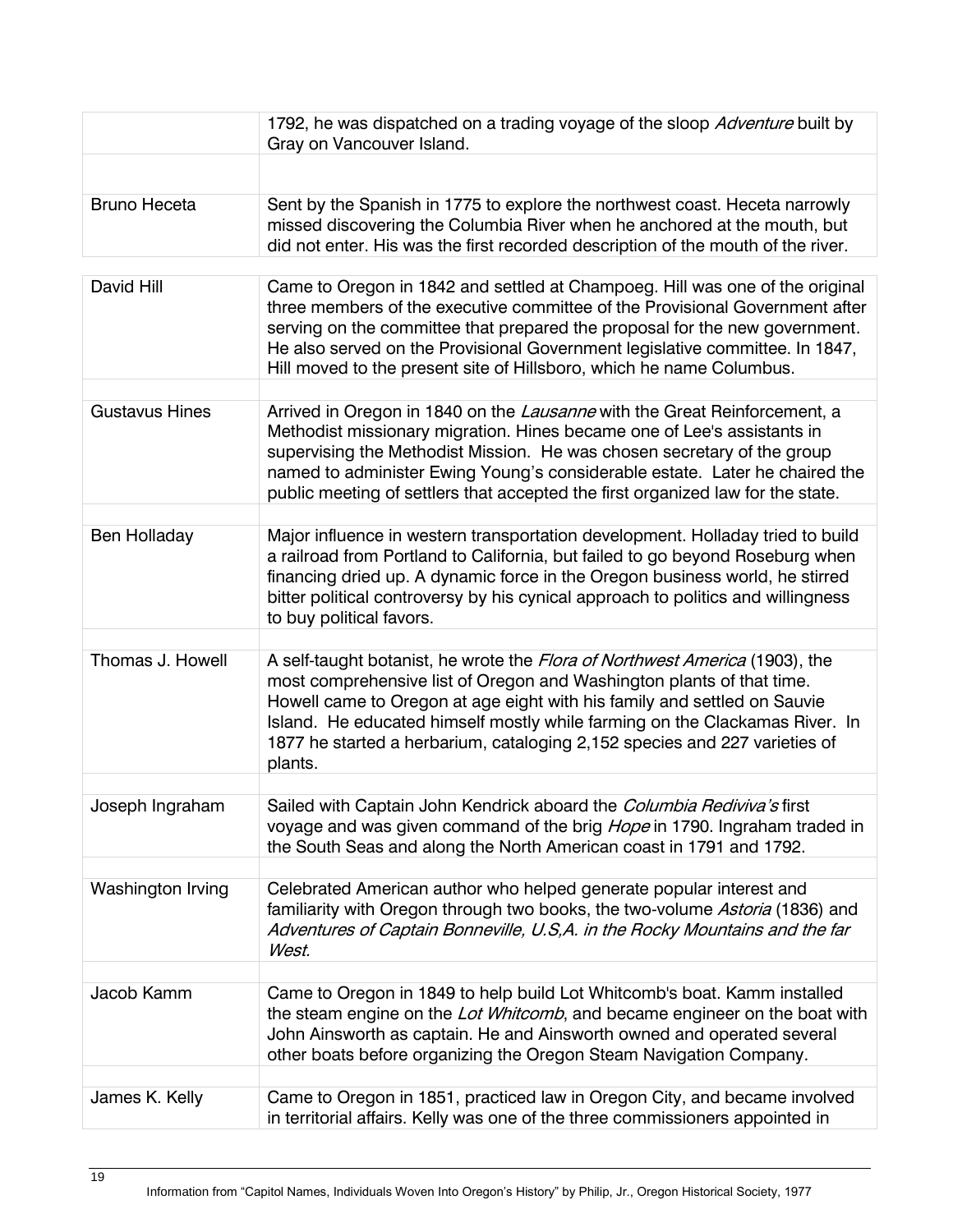| 1853 to draft a new code of laws for the territory and to resolve what was  |
|-----------------------------------------------------------------------------|
| known as the Blue Book Controversy—a dispute over which version of the      |
| lowa statutes should apply in Oregon, the legislature having decided on the |
| law of lowa as the basic law of the territory. He commanded troops in the   |
| Yakima Indian War (1855-56), and was a delegate to the Constitutional       |
| Convention in 1857. Kelly also served as U.S. Senator (1871-77) and Chief   |
| Justice of the Oregon Supreme Court (1878-80).                              |
|                                                                             |

| J. H. Lambert           | An early Oregon orchardist who developed one of the finest fruit farms in the<br>state and also developed the Lambert cherry. Lambert served on both the<br>Multnomah and Clackamas county commissions and organized the Citizens<br>Bank in Portland.                                                                                                                                                                                                                                                                                                            |
|-------------------------|-------------------------------------------------------------------------------------------------------------------------------------------------------------------------------------------------------------------------------------------------------------------------------------------------------------------------------------------------------------------------------------------------------------------------------------------------------------------------------------------------------------------------------------------------------------------|
|                         |                                                                                                                                                                                                                                                                                                                                                                                                                                                                                                                                                                   |
| <b>David Leslie</b>     | Arrived in Oregon in 1837 as a reinforcement for Jason Lee, and became the<br>principal assistant in managing the Willamette Mission. Leslie presided over<br>the settlers' meeting in February 1841, which led to the eventual organization<br>of government. He was chaplain for the first territorial legislature in 1849, and<br>helped found Willamette University.                                                                                                                                                                                          |
|                         |                                                                                                                                                                                                                                                                                                                                                                                                                                                                                                                                                                   |
| <b>Meriwether Lewis</b> | President Jefferson's private secretary in 1801, and in 1803 was appointed by<br>him to lead the first overland journey to explore the Louisiana Purchase and<br>the Pacific Northwest across the U.S. to the Pacific Ocean. The Lewis and<br>Clark expedition was a major chapter in the history of American exploration.<br>As co-commander, Lewis selected William Clark. After the expedition,<br>Jefferson appointed him governor of the Louisiana territory, but he was unable<br>to cope with the burdens of the position and died of an apparent suicide. |
|                         |                                                                                                                                                                                                                                                                                                                                                                                                                                                                                                                                                                   |
| Etienne Lucier          | Arrived in Oregon in 1812 with the Astor party. Lucier later worked as a trapper<br>for the Hudson's Bay Company. He became the first true farmer in the<br>Willamette Valley when he settled in French Prairie. Active in the preliminary<br>meetings to the May 1843 Champoeg meeting, Lucier was one of two French<br>Canadians to vote for the organization of government. See also Francis X.<br>Matthieu.                                                                                                                                                   |
|                         |                                                                                                                                                                                                                                                                                                                                                                                                                                                                                                                                                                   |
| <b>William McArthur</b> | Commanded the party that made the first hydrographic survey of the Pacific<br>Coast (1849 - 50). His work served as the basis for the first official sailing<br>notices for the coast.                                                                                                                                                                                                                                                                                                                                                                            |
|                         |                                                                                                                                                                                                                                                                                                                                                                                                                                                                                                                                                                   |
| <b>Ranald Macdonald</b> | Grandson of Chief Concomly. Macdonald gained his renown not in Oregon<br>but by running away to Japan where he taught English to Japanese. The<br>Japanese later became interpreters when Commodore Perry arrived in 1854<br>and negotiated the first treaty with Japan.                                                                                                                                                                                                                                                                                          |
|                         |                                                                                                                                                                                                                                                                                                                                                                                                                                                                                                                                                                   |
| John R. McBride         | Came to Oregon in 1846 and settled in Lafayette. McBride was active in the<br>formation of the state's Republican Party. As a member of the Constitutional<br>Convention in 1857, he was the only designated Republican delegate. He<br>introduced an anti-slavery resolution but it was defeated. McBride served<br>briefly in the state legislature before his election to Congress in 1862.                                                                                                                                                                    |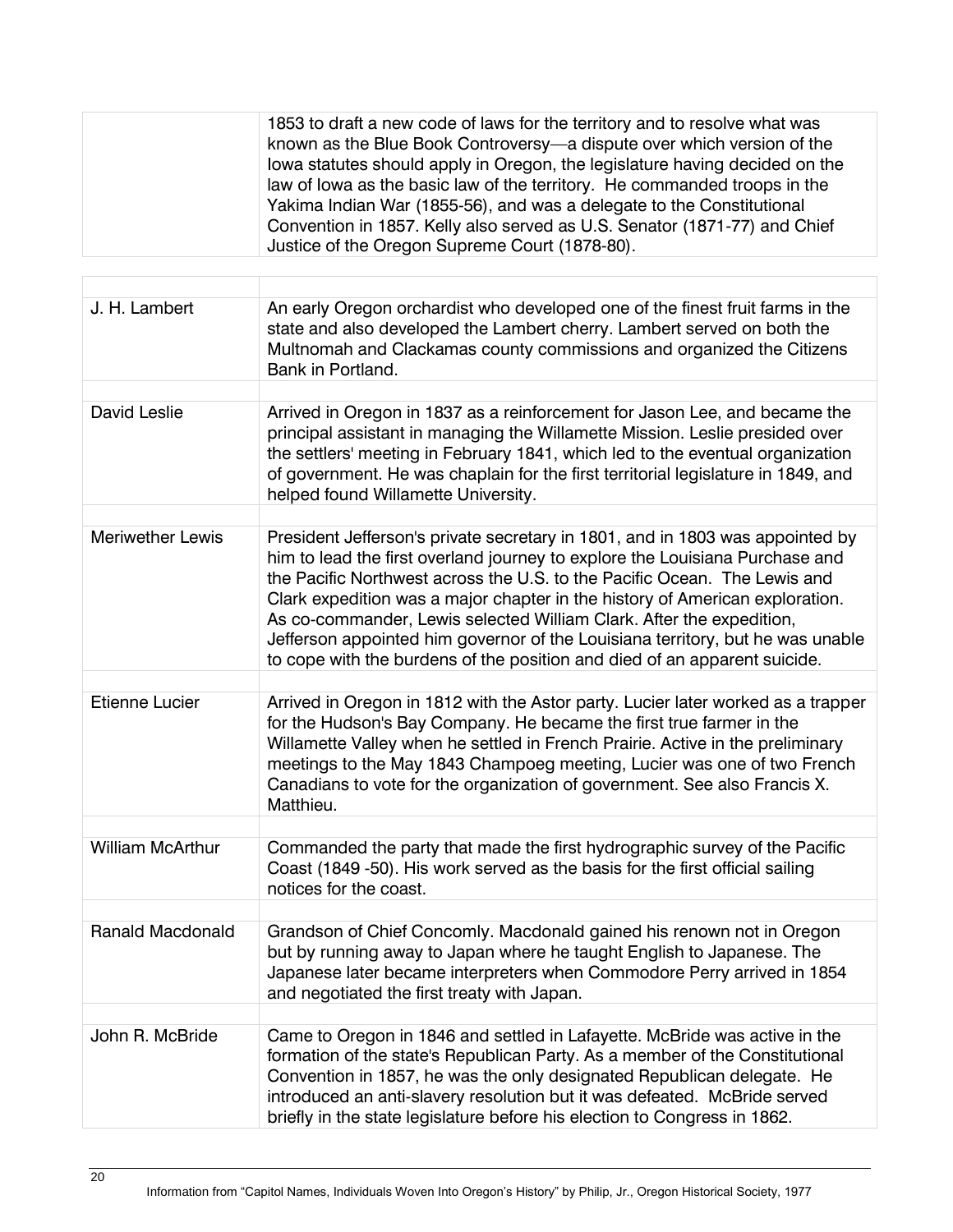| Thomas McKay | Arrived with the Astor party on the <i>Tonquin</i> , and became one of the first<br>permanent residents of the region. McKay became skillful in dealing with the<br>Indians, and in 1824 guided the party of Sir George Simpson and John<br>McLoughlin into Oregon Country to establish the presence of the Hudson's<br>Bay Company. He was sent by John McLoughlin to southern Oregon to<br>recover horses and furs taken by Indians in the Smith party massacre. McKay<br>later built Fort Boise. |
|--------------|-----------------------------------------------------------------------------------------------------------------------------------------------------------------------------------------------------------------------------------------------------------------------------------------------------------------------------------------------------------------------------------------------------------------------------------------------------------------------------------------------------|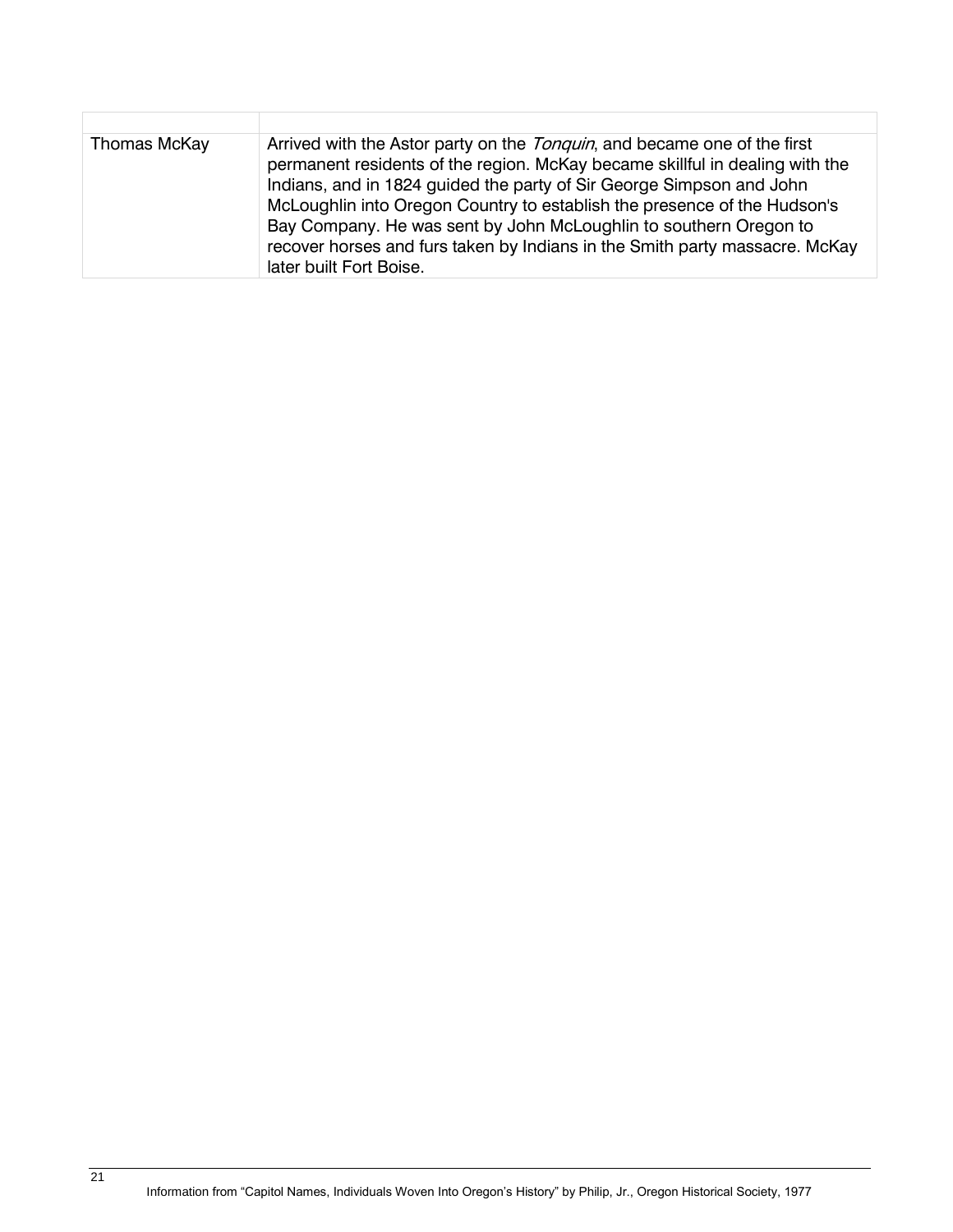| <b>Donald McKenzie</b> | Partner of John Jacob Astor and member of the overland expedition.                                                                                                                                                                                                                                                                                                                                                                                                                                                                                                                                                                                                                                                                                                                        |
|------------------------|-------------------------------------------------------------------------------------------------------------------------------------------------------------------------------------------------------------------------------------------------------------------------------------------------------------------------------------------------------------------------------------------------------------------------------------------------------------------------------------------------------------------------------------------------------------------------------------------------------------------------------------------------------------------------------------------------------------------------------------------------------------------------------------------|
|                        | McKenzie conducted much of the initial exploration of the Oregon interior.<br>After returning east, in 1816, employed by the North West Co. he was sent<br>back to the Columbia to take charge of the interior trade where he made his<br>major contribution as one of the company's most successful traders and<br>explorers. He headed expeditions into the Snake River country and explored<br>the Willamette Valley. McKenzie was married to a daughter of Chinook Chief<br>Concomly. McKenzie River is named for him.                                                                                                                                                                                                                                                                |
| John McLoughlin        | Called the "Father of Oregon." Dr. McLoughlin arrived in the area in 1824 as                                                                                                                                                                                                                                                                                                                                                                                                                                                                                                                                                                                                                                                                                                              |
|                        | chief factor at Fort Vancouver for the Hudson's Bay Company. A physician and<br>trader, he was truly the first man to govern the Oregon Country even though<br>he had no official position in the government. His hospitality and assistance<br>helped pave the way for American dominance of the region. In 1829,<br>McLoughlin took a claim to the area that is now Oregon City and developed<br>many enterprises for the company. When company employees wished to<br>remain in the region after their term, he assisted them in establishing farms in<br>what became French Prairie in the Willamette Valley, the area's first permanent<br>farming community and nucleus for later immigrants. He became an<br>American citizen in 1849, and in 1851 served as mayor of Oregon City. |
| <b>John Meares</b>     | Explored the northwest coast in 1786-88 in command of the ship <i>Nootka</i> . He                                                                                                                                                                                                                                                                                                                                                                                                                                                                                                                                                                                                                                                                                                         |
|                        | approached the mouth of the Columbia River in 1788, but failed to locate its<br>entrance. Meares named Mt. Olympus and Cape Disappoint-ment. He<br>assembled a ship at Nootka with the help of Chinese workers he had brought<br>along, which was the first ship launched in the region, the first use of Chinese<br>laborers and the first shipment of lumber from the region.                                                                                                                                                                                                                                                                                                                                                                                                           |
|                        |                                                                                                                                                                                                                                                                                                                                                                                                                                                                                                                                                                                                                                                                                                                                                                                           |
| Joaquin Miller         | Editor of the <i>Democratic Review</i> in Eugene during the Civil War, and Grant<br>County judge from 1866-1870. Miller traveled to California where his book of<br>poems, Song of the Sierra, brought him literary fame. He is primarily<br>remembered for his poem "Columbus."                                                                                                                                                                                                                                                                                                                                                                                                                                                                                                          |
|                        |                                                                                                                                                                                                                                                                                                                                                                                                                                                                                                                                                                                                                                                                                                                                                                                           |
| John Minto             | Came to Oregon in 1844 and bought the original Willamette Mission site. Later<br>settled south of Salem and began raising sheep, becoming a pioneer figure in<br>the Oregon sheep industry. Minto served in the state legislature, helped<br>organize the first state fair, and surveyed Minto Pass and Santiam Pass.                                                                                                                                                                                                                                                                                                                                                                                                                                                                     |
| <b>Robert Moore</b>    | One of the founders of Linn City (now West Linn). Moore was a member of the<br>pioneer legislative committee that organized the Provisional Government, and<br>he attended the 1843 Champoeg meetings when the decision was made to<br>form a government. Moore briefly published the Oregon Spectator, and also<br>operated a ferry between Oregon City and Linn City.                                                                                                                                                                                                                                                                                                                                                                                                                   |
| <b>Thomas Nelson</b>   | Chief Justice of the three-member Territorial Supreme Court (1850-53) during                                                                                                                                                                                                                                                                                                                                                                                                                                                                                                                                                                                                                                                                                                              |
|                        | the dispute about the site of the territorial capital and the Blue Book<br>controversy. Nelson and William Strong were at odds with the other justice,<br>Orville Pratt, on both issues.                                                                                                                                                                                                                                                                                                                                                                                                                                                                                                                                                                                                  |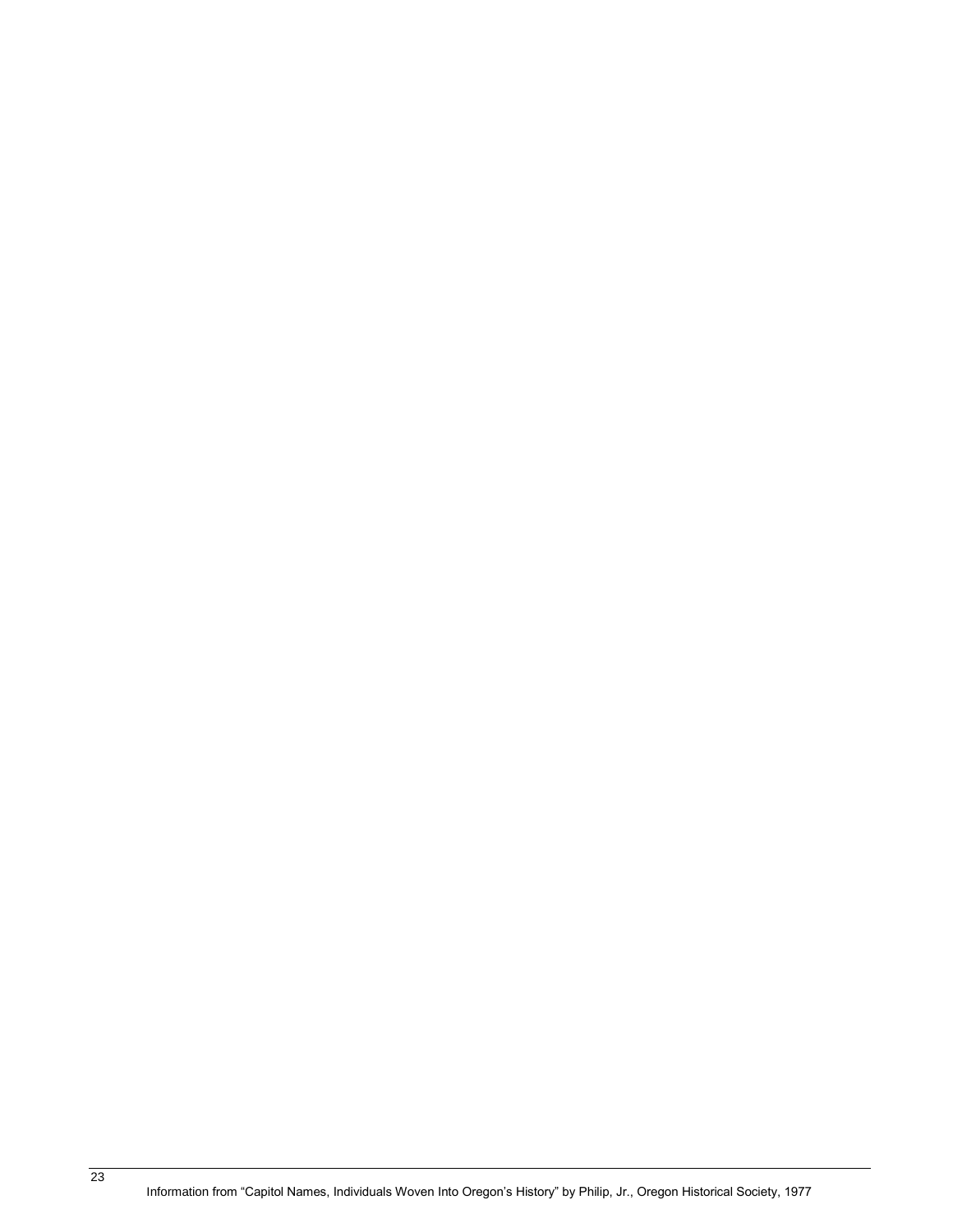| Peter Skene Ogden      | The Hudson's Bay Company's outstanding trapper and explorer. Ogden<br>extensively explored what is now northern Utah, Nevada, central and southern<br>Oregon, and northern California. He was in charge of various training posts<br>during his career and was on the Hudson's Bay Company's board of<br>management for the region. While stationed at Fort Vancouver in 1847, he<br>helped secure the release of hostages taken in the Whitman massacre.                                                                                                                                                                       |
|------------------------|---------------------------------------------------------------------------------------------------------------------------------------------------------------------------------------------------------------------------------------------------------------------------------------------------------------------------------------------------------------------------------------------------------------------------------------------------------------------------------------------------------------------------------------------------------------------------------------------------------------------------------|
| <b>Cyrus Olney</b>     | Came to Oregon in 1851. Olney became an associate justice of the territorial                                                                                                                                                                                                                                                                                                                                                                                                                                                                                                                                                    |
|                        | Supreme Court (1853-58), and was delegate to the 1857 Constitutional<br>Convention. He also served as state legislator in 1866 and 1870.                                                                                                                                                                                                                                                                                                                                                                                                                                                                                        |
|                        |                                                                                                                                                                                                                                                                                                                                                                                                                                                                                                                                                                                                                                 |
| William H.<br>Packwood | Came to Oregon in 1850 with the U.S. Mounted Rifles. Packwood was a<br>packer and gold miner who represented Curry County in the 1857<br>Constitutional Convention. He helped lay out the town of Auburn, and served<br>as the first school superintendent of Baker County.                                                                                                                                                                                                                                                                                                                                                     |
|                        |                                                                                                                                                                                                                                                                                                                                                                                                                                                                                                                                                                                                                                 |
| James Polk             | U.S. President who oversaw the 1846 negotiations that settled Oregon<br>boundary questions with Great Britain. Polk also signed the bill establishing<br>the Oregon Territory in 1848. His supporters made popular the slogan "54-40<br>or fight" during the boundary negotiations.                                                                                                                                                                                                                                                                                                                                             |
|                        |                                                                                                                                                                                                                                                                                                                                                                                                                                                                                                                                                                                                                                 |
| <b>Orville Pratt</b>   | Associate Justice of the Territorial Supreme Court (1849-53) during Oregon's<br>capital controversy. Pratt sat in Salem with the majority of the Democratic<br>legislature while the Whig governor, John Gaines, and two other judges<br>(William Strong and Thomas Nelson) claimed Oregon City was the legal<br>capital. Congress designated Salem the capital. Pratt was also involved in the<br>Blue Book controversy, a dispute over which set of lowa laws had been<br>properly adopted by the Oregon legislature as the territory's basic statutes. He<br>used one version of laws while the other judges used the other. |
|                        |                                                                                                                                                                                                                                                                                                                                                                                                                                                                                                                                                                                                                                 |
| Simeon G. Reed         | Arrived in Portland in 1852, and became a partner of W.S. Ladd. Reed was<br>one of the leading figures in the formation of the Oregon Steam Navigation<br>Company. He played leading roles in the transportation and livestock<br>industries. In 1862, he was involved in the company formed to build the first<br>telegraph line to California. Reed imported one of the first herds of purebred<br>cattle, horses, and sheep into the state. He and Ladd also owned 17 farms in<br>the Willamette Valley. His widow founded Reed College after his death.                                                                     |
|                        |                                                                                                                                                                                                                                                                                                                                                                                                                                                                                                                                                                                                                                 |
| <b>Alexander Ross</b>  | Arrived in Oregon on the Tonquin with John Jacob Astor's expedition. In 1814,<br>joined the North West Company, was Assistant Chief of the Interior to Donald<br>McKenzie at Fort Nez Perce (Walla Walla). He succeeded McKenzie briefly<br>(1818-23), then returned east, writing several books about his adventures.                                                                                                                                                                                                                                                                                                          |
|                        |                                                                                                                                                                                                                                                                                                                                                                                                                                                                                                                                                                                                                                 |
| Sacajawea              | A Shoshone Indian woman who was taken captive by a neighboring tribe as a<br>child. Sacajawea became the wife of Toussaint Charbonneau, a French<br>Canadian fur trapper. She accompanied her husband when he was hired as<br>an interpreter and guide for the Lewis & Clark Expedition. Her presence (and<br>that of her baby) was a part of the group's peaceful progress among the                                                                                                                                                                                                                                           |

Indians. Her most dramatic contribution came when she found her native tribe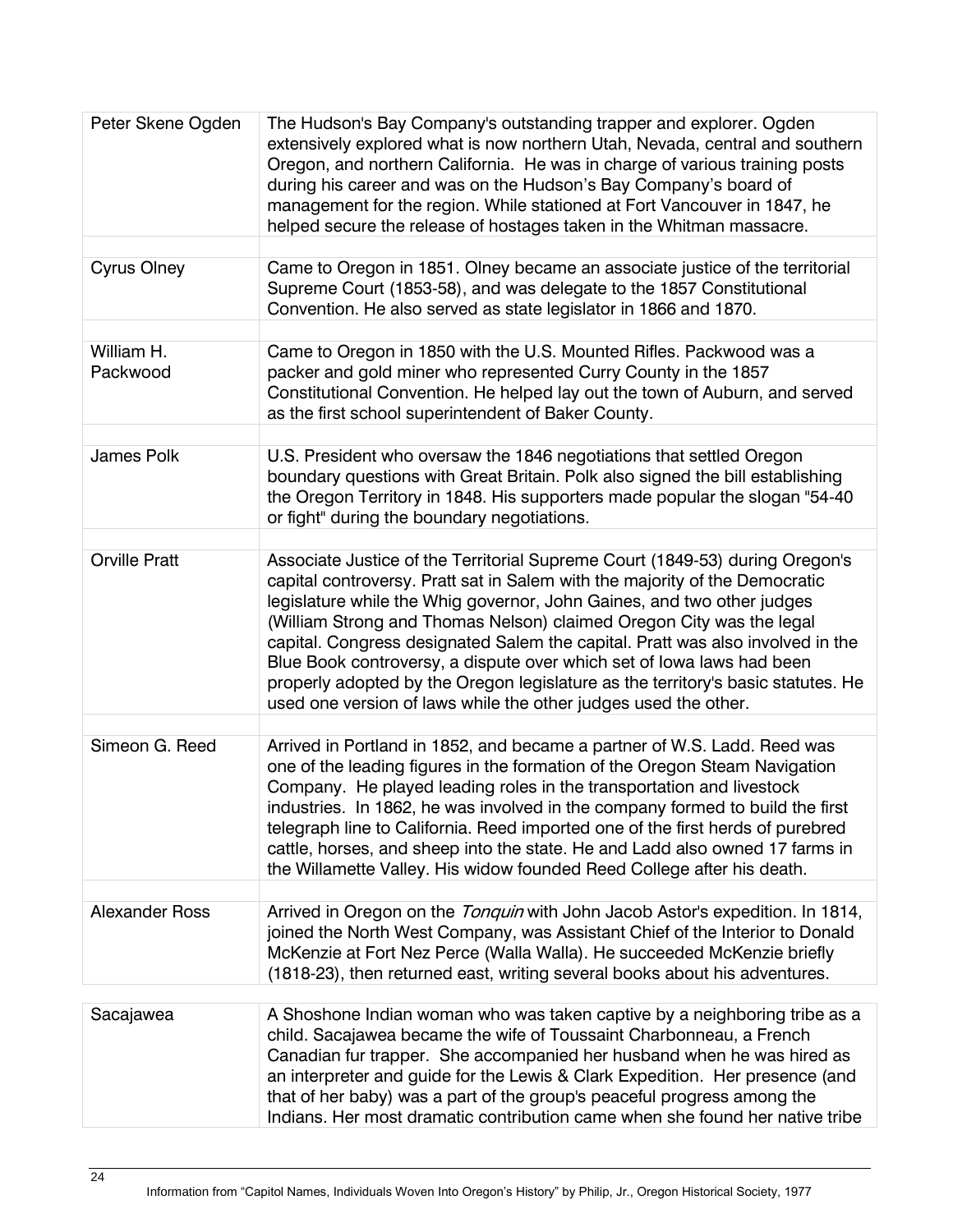|                          | (of which her brother was chief) and helped persuade the Indians to supply<br>horses which the expedition desperately needed.                                                                                                                                                                                                                                                                                                                                                                                                                                                                 |
|--------------------------|-----------------------------------------------------------------------------------------------------------------------------------------------------------------------------------------------------------------------------------------------------------------------------------------------------------------------------------------------------------------------------------------------------------------------------------------------------------------------------------------------------------------------------------------------------------------------------------------------|
| Thomas F. Scott          | Episcopal clergyman and first missionary bishop of Oregon and Washington<br>territories. In 1854, he dedicated the first Episcopal church building on the<br>Pacific Coast in Portland.                                                                                                                                                                                                                                                                                                                                                                                                       |
| George Simpson           | Governor of the Hudson's Bay Company for nearly 40 years, Simpson was the<br>architect and driving force of the company's activities throughout the<br>Northwest. He appointed John McLoughlin to be chief factor, and ordered the<br>construction of Fort Vancouver to be the Northwest headquarters for the<br>company on the north bank of the Columbia River because he believed that<br>the river would become the boundary between the U.S. and Canada. He was<br>a man of vision who understood the potential of the region.                                                           |
| <b>William Slacum</b>    | Sent by President Jackson in 1836 to examine and report on the Pacific Coast<br>settlements of whites and their attitudes toward the U.S. Slacum persuaded<br>the settlers to send a party headed by Ewing Young to California to obtain<br>livestock. His comprehensive report to Congress about the territory was a<br>valuable tool for supporters of American possession of the Oregon Country.                                                                                                                                                                                           |
| Delazon Smith            | Came to Oregon in 1852 and settled in Linn County. Smith established the<br>Albany Democrat (1859), and was a member of the territorial legislature (1853-<br>56). He was also a delegate to the Constitutional Convention in 1857, and one<br>of the first two U.S. Senators (with Joseph Lane) from Oregon being elected<br>July 5, 1858.                                                                                                                                                                                                                                                   |
| Jedediah Strong<br>Smith | A fur trader, explorer, and partner in the Rocky Mountain Fur Company. Smith<br>led a party north from Mexico and California, crossing in June 1828 into<br>Oregon along what is now called the Smith River. On July 14, along the<br>Umpqua River, Smith's party was attacked by Indians with 19 men being killed.<br>Smith and three other survivors managed to make their way to Fort Vancouver<br>where John McLoughlin dispatched a party to punish the Indians and recover<br>the stolen furs and horses. Smith stayed in Oregon until 1829 when he<br>returned to the Rocky Mountains. |
| <b>William Strong</b>    | An early territorial judge and one of the leaders in the establishment of a<br>separate Washington Territory. Strong was appointed associate justice of the<br>Supreme Court of Oregon Territory, and served in the Washington House of<br>Representatives (1856-58). As Oregon territorial judge, he was involved in the<br>Blue Book controversy and the capital controversy, siding with Governor<br>Gaines' contention that Oregon City was the legal capital. See also Orville Pratt<br>and Thomas Nelson.                                                                               |
| David Thompson           | One of the world's great geographers, Thompson was the first white man to<br>travel the entire length of the Columbia River. In 1807 he was in charge of the<br>first party to cross the Canadian Rockies and established a trading post near<br>the origin of the Columbia River. In 1811 he set off with a party of seven men<br>down the Columbia River. He kept extensive journals and prepared a map                                                                                                                                                                                     |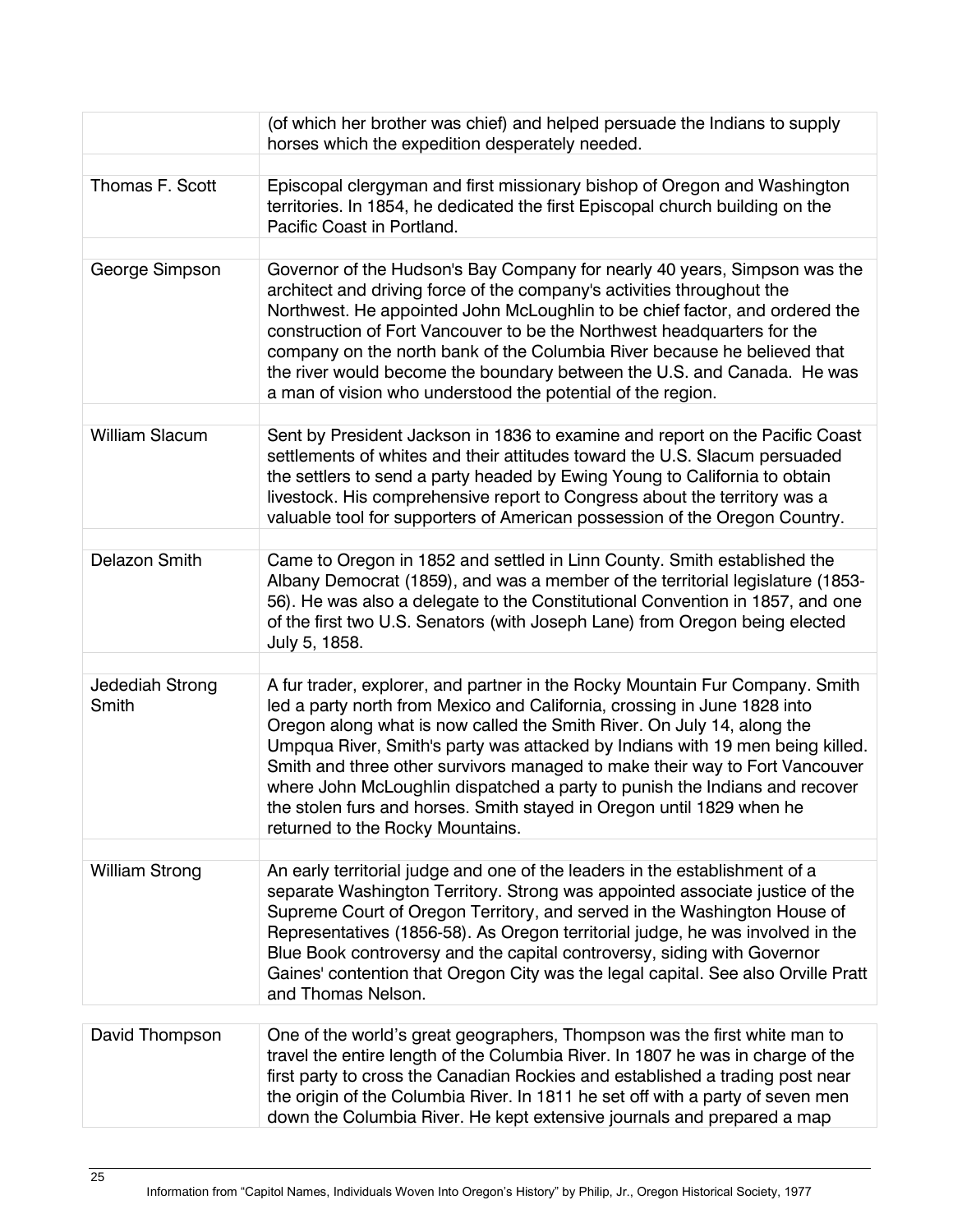|                    | from them showing the course of the Columbia. He also mapped the main<br>travel routes of more than 1,200,000 square mile of Canadian territory and<br>500,000 square miles of what became U.S. territory.                                                                                                                                                                                                                                                                                                                                                                                                                                                            |
|--------------------|-----------------------------------------------------------------------------------------------------------------------------------------------------------------------------------------------------------------------------------------------------------------------------------------------------------------------------------------------------------------------------------------------------------------------------------------------------------------------------------------------------------------------------------------------------------------------------------------------------------------------------------------------------------------------|
| David P. Thompson  | Traveled overland to Oregon in 1853, and established a surveying business in<br>Oregon City. Thompson conducted many of the early surveys in Oregon,<br>Washington, and Idaho. In 1856, he moved to Portland where he was in the<br>banking business and involved in railroad construction. Thompson was also<br>governor of the Idaho Territory (1875-76), mayor of Portland (1879-82), and<br>served two terms in the Oregon Senate and four in the Oregon House. He<br>donated the Elk Fountain to the City of Portland in 1900.                                                                                                                                   |
| <b>Jesse Quinn</b> | Came overland to Oregon in 1846 with the first party of emigrants to use the                                                                                                                                                                                                                                                                                                                                                                                                                                                                                                                                                                                          |
| Thornton           | Scott-Applegate Trail into southern Oregon. As judge of the Supreme Court of<br>the Provisional Government in 1847, he was sent by Governor Abernethy to<br>Washington, D.C. to protect Oregon's interests and secure passage of<br>legislation creating the Oregon Territory. He practiced law at Oregon City,<br>Albany, and in 1870 at Portland. Thornton's motto, "She flies with her own<br>wings," was adopted as the motto of Oregon Territory.                                                                                                                                                                                                                |
| William G. T'Vault | Arrived in Oregon in 1845 and settled in Oregon City. T'Vault was appointed                                                                                                                                                                                                                                                                                                                                                                                                                                                                                                                                                                                           |
|                    | first Oregon Postmaster General by the Provisional Government. He also<br>became president of the newly formed Oregon Printing Association and the<br>first editor of Oregon's first newspaper, the Oregon Spectator. T'Vault served<br>as member of the provisional legislature in 1846, and became Speaker of the<br>House in the 1858 legislative session.                                                                                                                                                                                                                                                                                                         |
| George Vancouver   | Arrived off the Oregon coast in 1792 in command of an expedition to survey                                                                                                                                                                                                                                                                                                                                                                                                                                                                                                                                                                                            |
|                    | the northwest coast of America. Vancouver sighted the Columbia Bar, but<br>didn't realize it was the mouth of a large river. He proceeded up the Northwest<br>Coast and explored Puget Sound. Vancouver sighted and named Mt. Baker<br>and Dungeness after his home port. After Gray's discovery of the Columbia<br>River, Vancouver headed south where Broughton who accompanied him took<br>his ship, the <i>Chatham</i> , over the bar and explored east. Later, Vancouver<br>returned to the Northwest Coast and named more than seventy-five<br>mountains, bays, capes, and sounds in the region. Eventually, two cities and<br>the island were named after him. |
| Daniel Waldo       | Arrived in Oregon in 1843 with the Applegates, and became one of the                                                                                                                                                                                                                                                                                                                                                                                                                                                                                                                                                                                                  |
|                    | principal cattle owners east of Salem. Waldo was elected to the second<br>legislative committee of the Provisional Government in 1844. He helped raise<br>money for the Cayuse War (1848), and was a promoter of Oregon's first<br>woolen mill, the Willamette Woolen Manufacturing Company.                                                                                                                                                                                                                                                                                                                                                                          |
| Joseph Watt        | Founder of the woolen manufacturing business in Oregon. In 1856, he                                                                                                                                                                                                                                                                                                                                                                                                                                                                                                                                                                                                   |
|                    | organized the Willamette Woolen Manufacturing Company, which produced its<br>first finished products—white blankets—in 1858. Water power for the plant,<br>located in Salem, was obtained by construction of a canal from the Santiam<br>River to Mill Creek, a major enterprise in itself. Many prominent early residents                                                                                                                                                                                                                                                                                                                                            |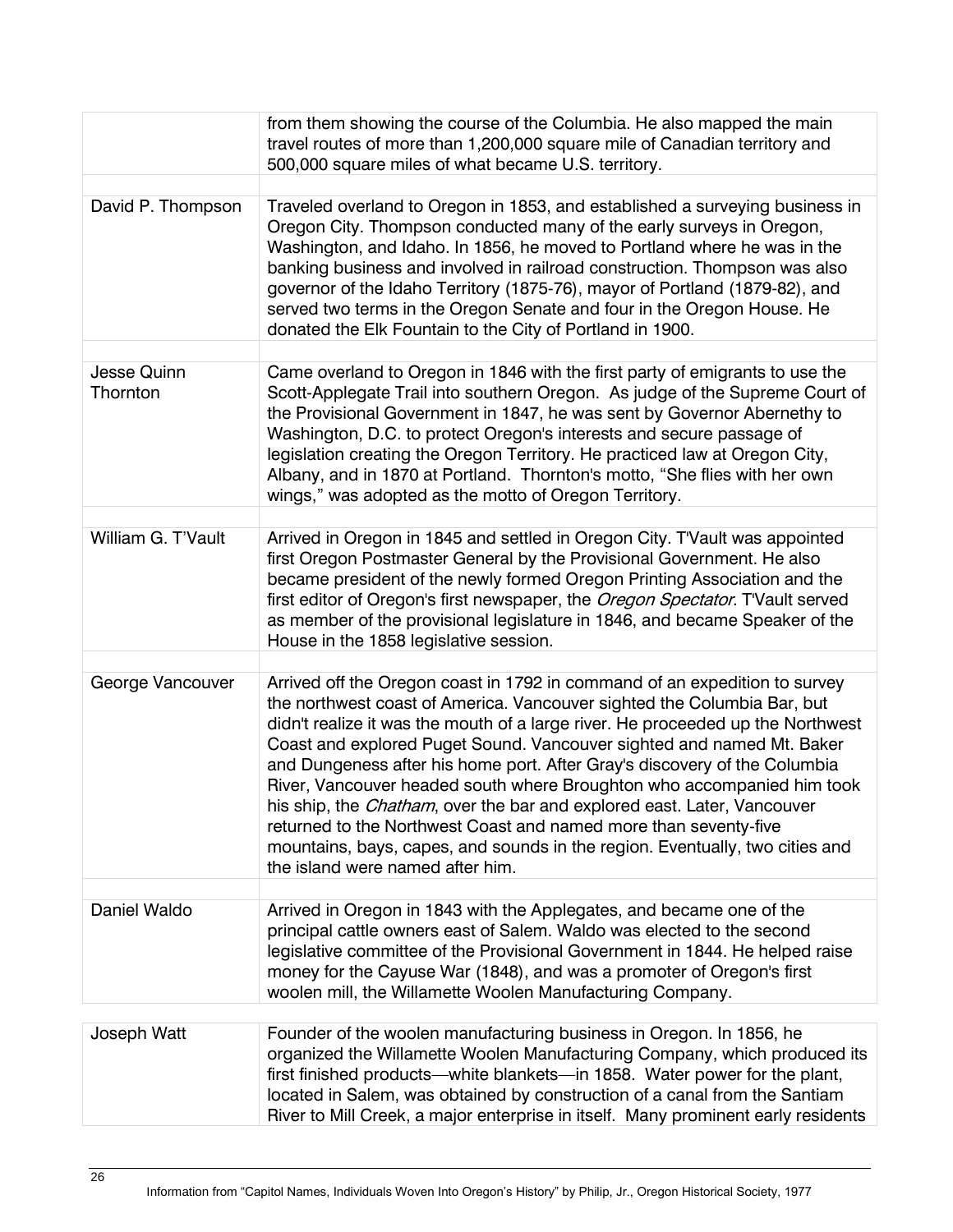|                       | of Salem were involved with the company. As another venture, Watt shipped<br>wheat to New York and Liverpool, England.                                                                                                                                                                                                                                                                                                                                                                                                                                                                                                                                                                                                                                                                                                                                                                             |
|-----------------------|----------------------------------------------------------------------------------------------------------------------------------------------------------------------------------------------------------------------------------------------------------------------------------------------------------------------------------------------------------------------------------------------------------------------------------------------------------------------------------------------------------------------------------------------------------------------------------------------------------------------------------------------------------------------------------------------------------------------------------------------------------------------------------------------------------------------------------------------------------------------------------------------------|
| <b>Daniel Webster</b> | As U.S. Secretary of State for President Tyler, he negotiated the Webster-<br>Ashburton Treaty (1842) with Great Britain. This led to settlement of the<br>Oregon Boundary Treaty (1846), which established the 49th parallel as the<br>northern boundary of the U.S. from the Great Lakes to the Pacific. In 1842<br>negotiations, Webster resisted a proposal that the U.S. accept the Columbia<br>River as the northern boundary of its territory in exchange for fishing<br>concessions in the Atlantic.                                                                                                                                                                                                                                                                                                                                                                                       |
| James H. Wilbur       | A Methodist missionary who arrived in Oregon in 1847. He organized<br>Portland's Taylor Street Methodist Church in 1850. Established Portland's first<br>formal academy, the Portland Academy and Female Seminary (1851). He<br>organized a mission at Umpqua and founded the Umpqua Academy (1853).<br>He was appointed superintendent for the Yakima Indian Reservation (1860).                                                                                                                                                                                                                                                                                                                                                                                                                                                                                                                  |
| John Whiteaker        | Led a wagon train over the Oregon Trail in 1852 and began farming near<br>Eugene. He was elected probate judge (1856), and first governor of the state<br>of Oregon (1859-1862). After serving as governor, Whiteaker was a state<br>representative (1864-70), and state senator (1876-77), serving as Speaker of<br>the House and President of the Senate. He also was a Congressman (1879-<br>81), and served as collector of internal revenue in Portland (1881-89).<br>Whiteaker was the only person in Oregon's history to serve as governor,<br>Speaker of the House, President of the Senate, and member of Congress.                                                                                                                                                                                                                                                                       |
| Marcus Whitman        | He and his wife crossed the Rocky Mountains in 1836 with Henry Spalding<br>and an American Fur Company brigade to conduct missionary activities<br>among the Indians. Two of the best known figures in Oregon Country history,<br>the Whitmans went to Waiilatpu to work with the Cayuse and Walla Walla<br>Indians, but lack of success resulted in an order for the mission's closure.<br>Whitman made a trip east in 1842 to protest the closure and later, returning<br>west, advised and for a time guided the first major immigrant train over the<br>Oregon Trail. Welcoming pioneers, the Waiilatpu Mission became a principal<br>source of relief for immigrants after their long journey. He was killed in 1847 in<br>the Whitman Massacre. Whitman was a major force in the growing interest in<br>Oregon settlement. His death called attention to the need for federal<br>protection. |
| Narcissa Whitman      | She and Eliza Spalding were the first white women to make the overland<br>journey to the Pacific Coast. Wife of Marcus Whitman, she was a missionary<br>and teacher to the Indians. Also killed in the Whitman Massacre in 1847.                                                                                                                                                                                                                                                                                                                                                                                                                                                                                                                                                                                                                                                                   |
| <b>Charles Wilkes</b> | Commander of the U.S. Exploring Expedition to the Pacific (1838-43). He<br>spent several months in Oregon in 1841 when settlers were discussing the<br>possibility of forming a government. He advised the settlers against organizing                                                                                                                                                                                                                                                                                                                                                                                                                                                                                                                                                                                                                                                             |